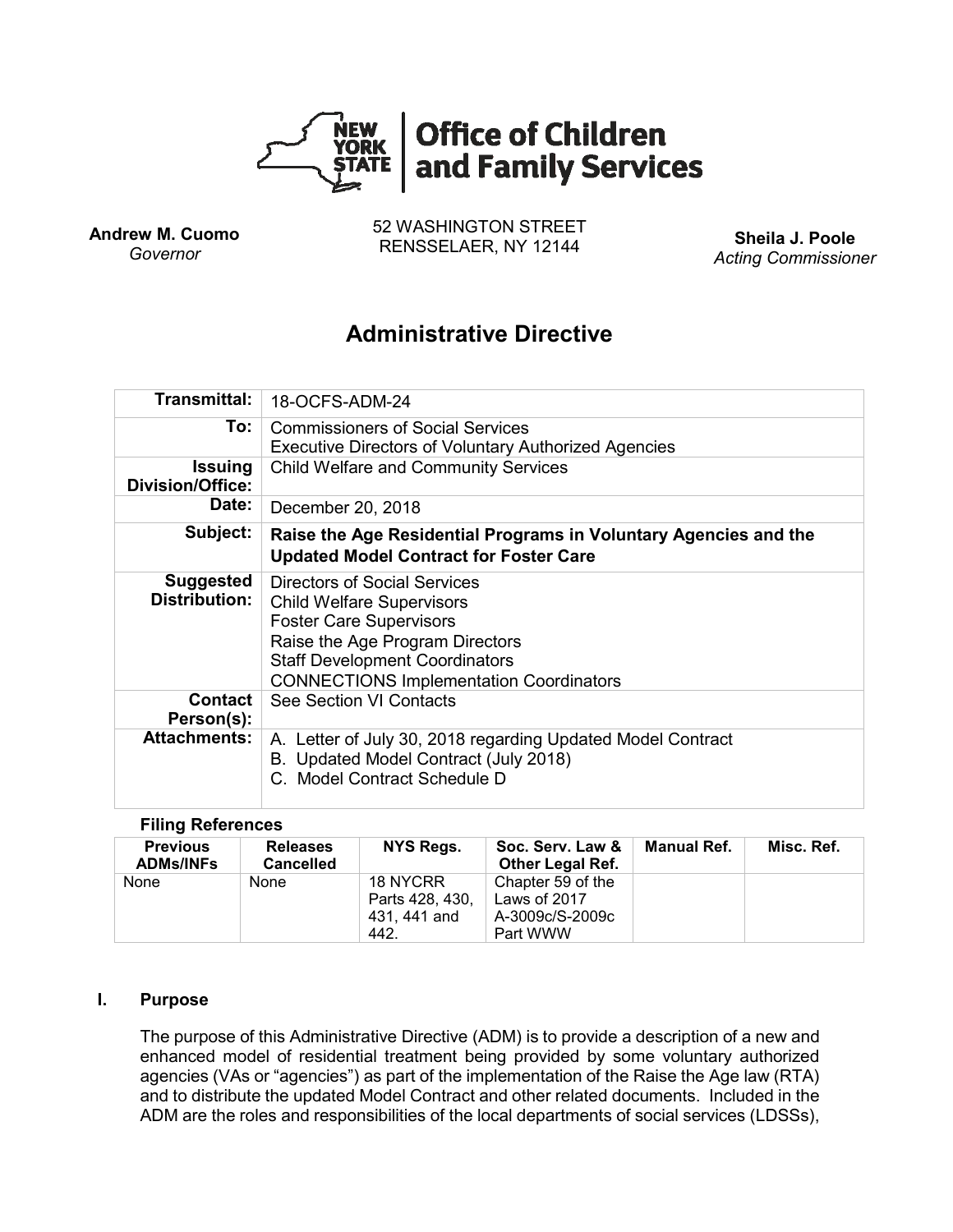VAs, and the New York State Office of Children and Family Services (OCFS) in collaborating to develop, utilize, support and monitor these programs to promote improved outcomes for older youth adjudicated as juvenile delinquent under RTA and placed in the legal custody of a LDSS commissioner.

## **II. Background**

On April 10, 2017, New York Governor Andrew M. Cuomo signed legislation raising the age of criminal responsibility to age 18 to provide young people in New York who commit non-violent crimes with the intervention and evidence-based treatment they need.

The new measures are being phased in over time, raising the age of criminal responsibility from age 16 to age 17 beginning on October 1, 2018, and subsequently raising the age to 18 on October 1, 2019.

The goals of RTA include providing more rehabilitative services for young offenders, reducing recidivism and protecting teens from potentially traumatic or violent encounters in adult jails and prisons. Without age-appropriate facilities and programs, incarcerated teenagers face a greater risk of being involved in a significant assault, being a victim of sexual violence and committing suicide. Juveniles who are confined in adult facilities are five times more likely than the general population to commit suicide.<sup>1</sup>

Youth who are processed as adults have higher recidivism rates than those processed as juveniles, and young people who are transferred to the adult criminal justice system are 34 percent more likely to be re-arrested for violent and other crimes than youth retained in the youth justice system. It is estimated that raising the age of criminal responsibility will prevent between 1,500 and 2,400 crimes every five years. <sup>2</sup>

Incarceration of 16- and 17-year-olds falls disproportionately on youth of color. Black and Hispanic youth make up 33 percent of 16- and 17-year-old youth statewide, but 72 percent of all arrests. In addition, youth who are LGBTQ, particularly youth who are female or who identify as such, are also disproportionately represented. It is also important to note that the vast majority of the crimes teenagers commit are non-violent.<sup>3</sup>

Similar to youth under the age of 15 who commit an act that would be a crime if committed by an adult, with the enactment of RTA the majority of 16 and 17-year-olds will now be processed through Family Courts as juvenile delinquency matters.

In Family Court cases, youth who are adjudicated delinquent and in need of placement are placed with the commissioner of an LDSS or the Commissioner of OCFS so to be able to reside in facilities operated by VAs or OCFS. Misdemeanor sentences are limited to one year and felonies to 18 months, though that may be extended for additional time up to the youth's 21st birthday.

Under RTA, cases involving 16-year old defendants as of October 1, 2018, and 17-year old defendants as of October 1, 2019, will be adjudicated as follows:

 $\overline{a}$ <sup>1</sup> Raise the Age/NY. Fact Sheet from the NYS governor's office. 2017

http://raisetheageny.com/wp-content/uploads/2011/08/Raise-the-Age-Legislation-Summary-2017.pdf <sup>2</sup> Ibid

<sup>&</sup>lt;sup>3</sup> Raise the Age/NY. Fact Sheet from the NYS governor's office. 2017

http://raisetheageny.com/wp-content/uploads/2011/08/Raise-the-Age-Legislation-Summary-2017.pdf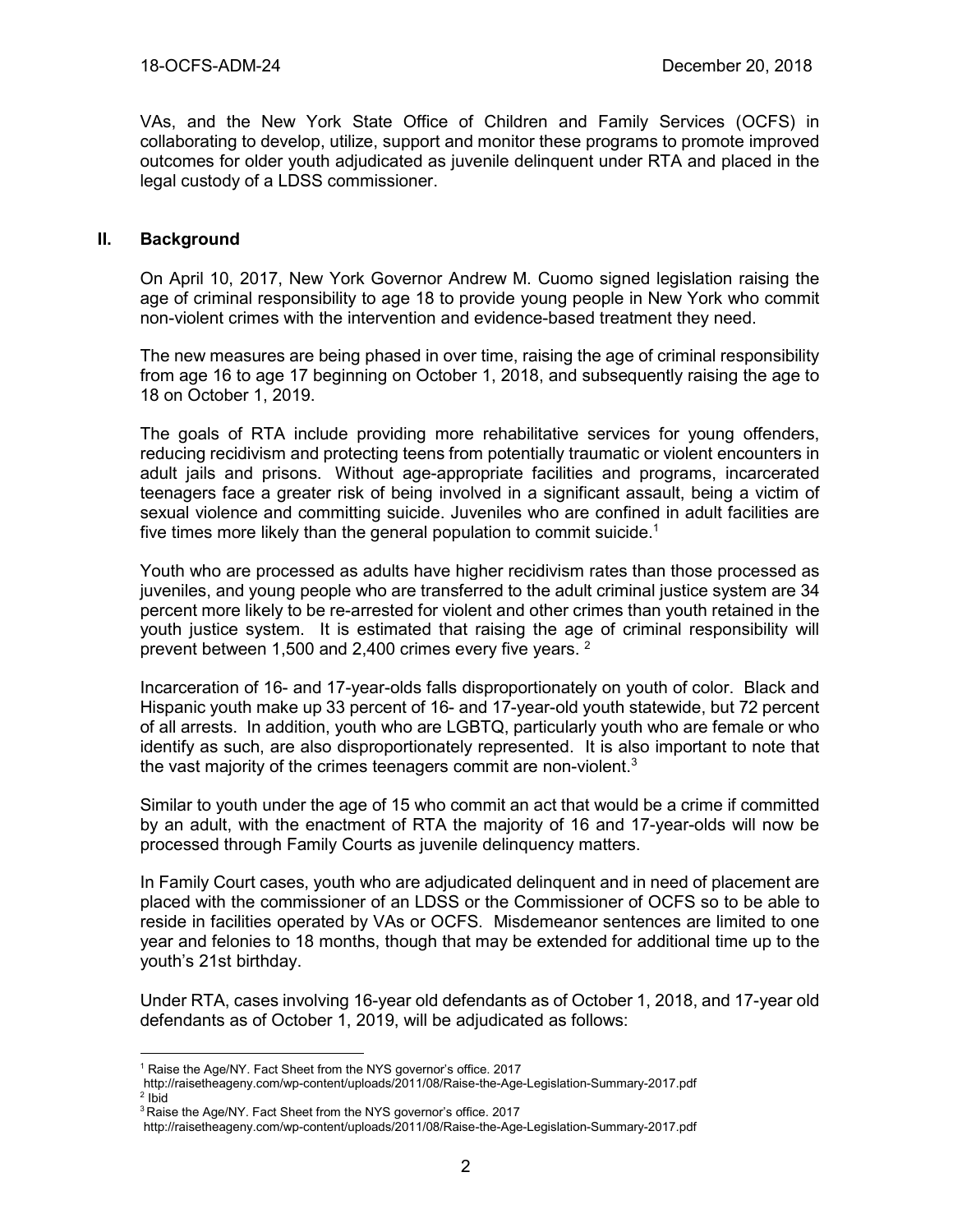- Civil violation charges, such as open container violations and possession of small amounts of marijuana, as well as misdemeanors under the Vehicle and Traffic Law, such as Driving While Intoxicated (DWI), will continue to be handled in the local court; these youth will not be placed in LDSS custody or reside in VAs due solely to these charges.
- All misdemeanor charges under the Penal Law are handled in Family Court; if adjudicated as a JD, the youth may receive services along a continuum ranging from diversion through being placed in out-of-home placement in OCFS's or the LDSS's custody on a misdemeanor charge.
- All felony charges begin in a newly established Youth Part of the criminal court where a Family Court judge presides.
	- $\circ$  Non-violent felony charges are transferred to Family Court, unless the district attorney makes a motion and demonstrates extraordinary circumstances that justify retaining the case in the Youth Part of the criminal court; youth adjudicated as a JD may be receive services along a continuum from diversion through being placed in out-of-home placement in OCFS or LDSS custody on a non-violent felony charge that has been removed from criminal court and transferred to Family Court.
	- $\circ$  Violent felony charges remain in the Youth Part of the criminal court and are subject to a three-part test that weighs the seriousness of the offense to determine whether the case will be eligible for presumptive transfer to Family Court; youth adjudicated as a JD may be placed in out of home placement in OCFS or LDSS custody on a violent felony charge that has been transferred to Family Court.

## **III. Program Implications**

This section of the ADM addresses a number of RTA program implications. This section is organized in the following topical areas:

- A. Overview
	- 1. Overview of the RTA Placement Options and Placement Process
	- 2. Programmatic role of the LDSS
- B. Program Outcomes
- C. Program Framework and Principles
	- 1. Risk-Need-Responsivity (RNR) approach and framework
	- 2. Reduced lengths of placement with mandated aftercare services and community supervision
	- 3. Intensive permanency planning
	- 4. Release/discharge planning starting early in placement
	- 5. Effective program models
	- 6. Crisis management and de-escalation
	- 7. Culturally competent staff
	- 8. Partnerships and protocols with law enforcement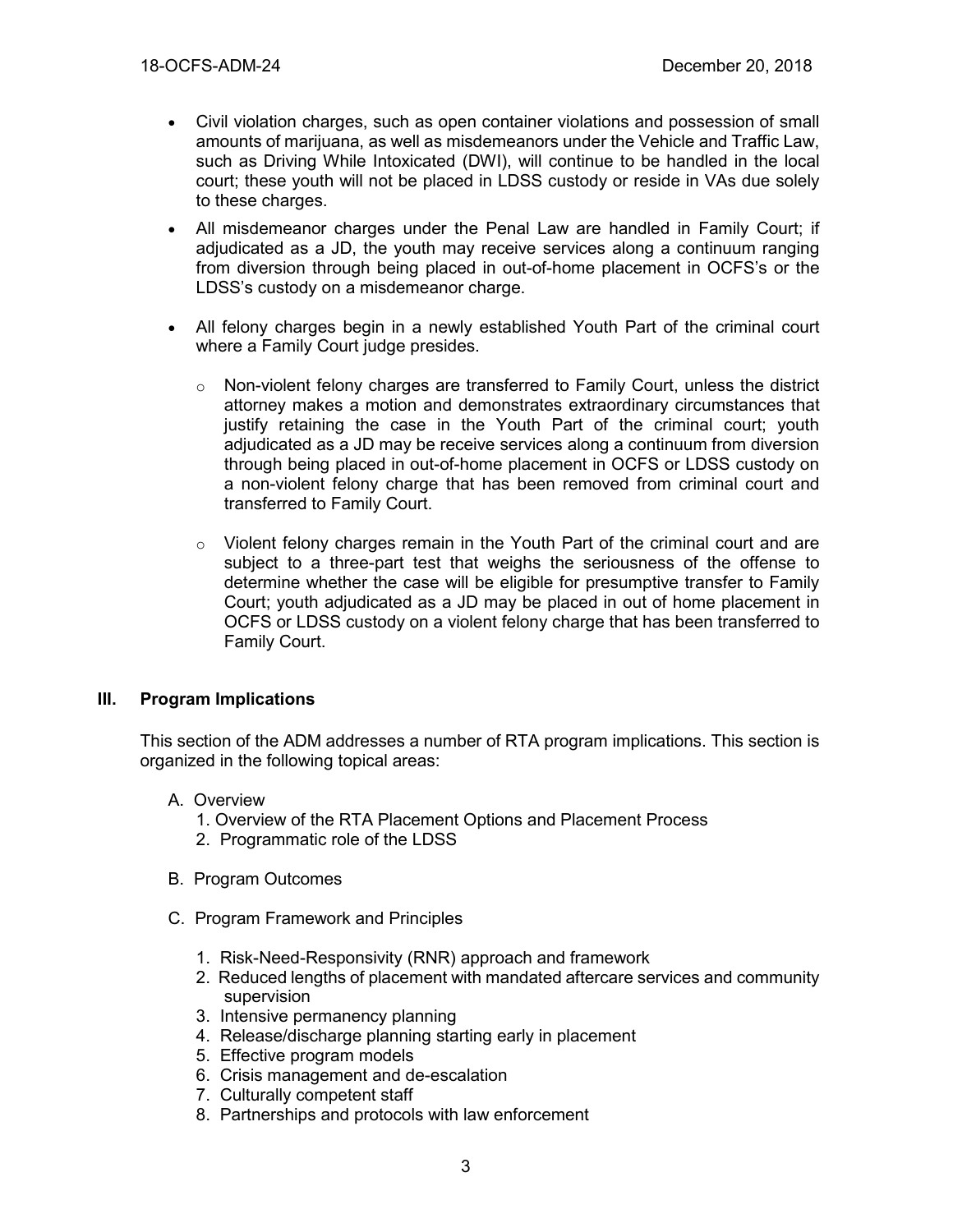- 9. Community safety and relationships
- 10. Provide feedback to OCFS and key stakeholders about the implementation of enhanced RTA residential programming, including aftercare
- D. Residential Care and Treatment Program Components
	- 1. Enhanced staffing
	- 2. RNR Approach
	- 3. A focus on youth engagement and well-being
	- 4. Organizational capacity
	- 5. Safety and security
	- 6. Educational, vocational and workforce readiness
	- 7. Case management and case planning: collaboration with the LDSS
	- 8. Health and behavioral health services
	- 9. Aftercare services and community supervision
		- a. Overview
		- b. Minimum components of aftercare services provided by the RTA program
		- c. Aftercare services and community supervision during trial discharge
		- d. Aftercare workers and navigators
	- 10. Staffing requirements, training and supervision

# **A. Overview**

The focus of this ADM is the enhanced RTA residential programs operated by VAs for youth adjudicated as a juvenile delinquent (JD), ordered into the legal custody of an LDSS commissioner, and placed into such a program.

# **1. Overview of the RTA Placement Options and Placement Process**

The process for placement of these youth is now similar to the process for younger JD youth that existed prior to implementation of RTA. The Family Court makes the decision whether to adjudicate the youth, with input from the county probation department and any other available information. When a youth is adjudicated as JD, the court then has a range of options for the disposition of the case including but not limited to the following:

- The youth remains at home with a parent/guardian in the community with supervision and services;
- The youth is placed in the legal custody of the commissioner of the LDSS for outof-home placement (foster care), *which is the focus of this ADM*; or
- the youth is placed in the legal custody of OCFS for placement in an OCFSoperated facility or replacement in a voluntary agency.

As was the case prior to RTA implementation, the LDSS is responsible for finding the most appropriate placement for the youth unless the court order is specific as to the level of care and/or agency where the youth is to be placed. A new component of this process, however, is the development of an enhanced RTA residential program with enhanced staffing and services, a maximum length of stay of eight months barring exceptional circumstances,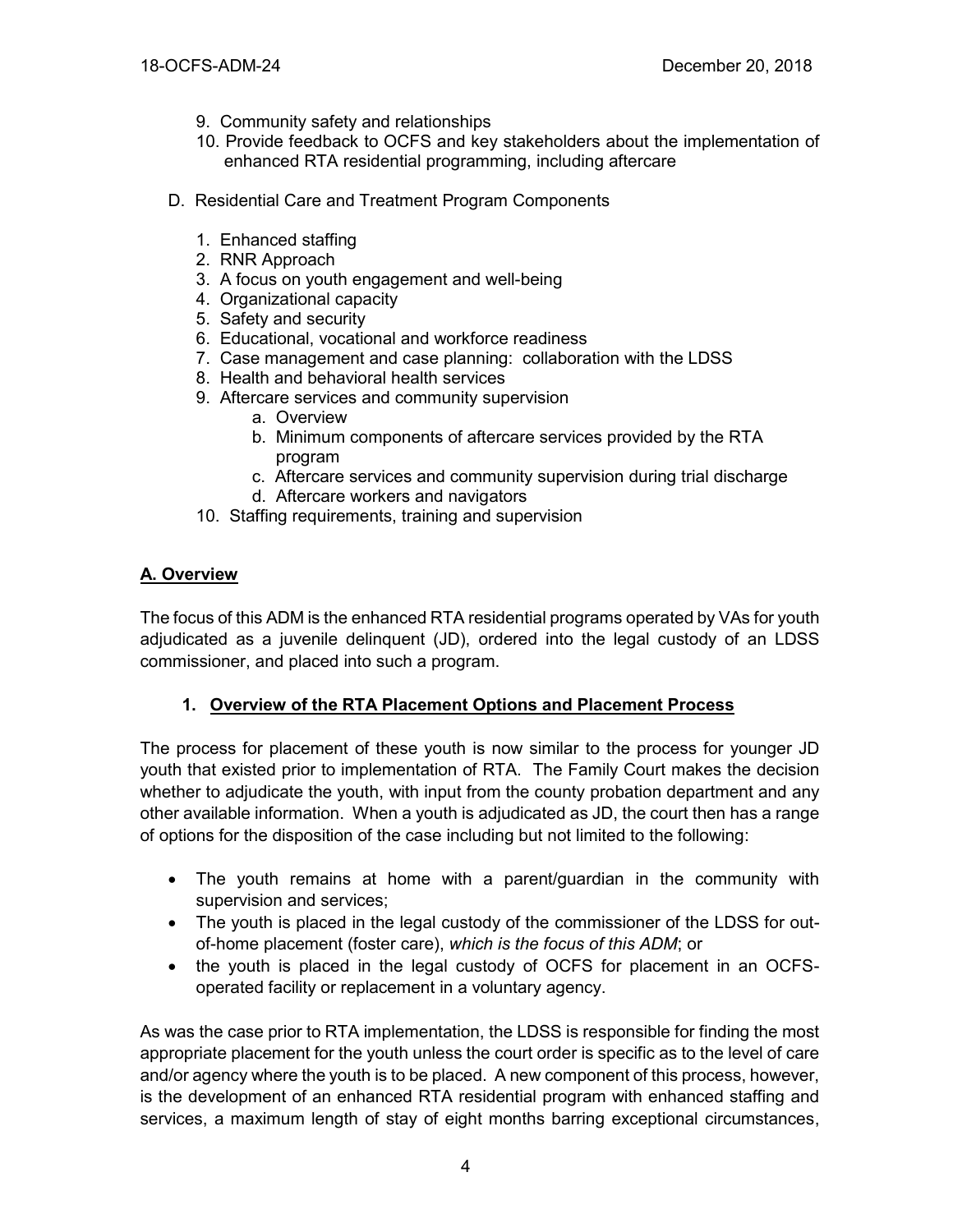aftercare services starting on the first day of placement and lasting through the expiration of the court dispositional order, and aftercare community supervision starting within 24 hours of the youth's release with conditions on a trial discharge from residential placement.

The enhanced RTA residential programs may only accept RTA youth adjudicated as JDs. Non-RTA youth may not be placed into one of the new enhanced RTA residential programs. It is also important to note that the enhanced RTA residential programs are just one of the placement options for RTA youth adjudicated as JDs. Nothing precludes the LDSS from referring these youth to a different placement level or setting if that is more appropriate to meet the needs of the youth.

VAs were selected to operate enhanced RTA residential programs through a Request for Applications (RFA) that OCFS issued in January 2018. To be eligible to apply, agencies had to already be approved to operate an OCFS-licensed residential/institutional foster care program or a Residential Treatment Facility (RTF) licensed by the New York State Office of Mental Health. Applicants were required to be in good financial, regulatory and programmatic standing with their state licensing agency/agencies.

Following the process described in the RFA, OCFS selected the VAs to operate enhanced RTA residential programs. During the first year of RTA implementation, agencies will operate programs in most regions of the state, outside of New York City. As OCFS monitors the numbers and locations of youth placed through RTA during the first months of implementation, another RFA may be released for additional RTA programs and/or beds. OCFS will license, supervise and monitor the enhanced RTA residential programs. OCFS will monitor the program's metrics and outcomes for accountability to established standards. Agencies operating RTA programs must comply with applicable statutes and regulations, including but not limited to those set forth in OCFS regulations 18 NYCRR Parts 428, 430, 431, 433, 441 and 442. Attention must be paid to OCFS regulations 18 NYCRR 430.12(f) dealing with Independent Living and 430.12(j) dealing with transition planning since these youth will be older at the time of admission than JD youth prior to implementation of RTA.

# **2. Programmatic role of the LDSSs**

The LDSSs will have legal custody of youth being placed in an enhanced RTA residential program, just as they have had – and continue to have - legal custody of younger youth adjudicated as JDs prior to RTA. Therefore, LDSSs have case management responsibility for the RTA-placed youth and assign the roles for other professionals involved with the case.

OCFS anticipates that typically, the VA where the youth is placed will be assigned the role of case planner, although it is possible that the LDSS will assign that role to another provider agency involved with the family. In those instances, the VA where the youth is placed would be assigned the role of "caseworker" as currently defined in CONNECTIONSrelated policies and procedures.

The definitions and roles of case manager, case planner, and caseworker have not changed with the implementation of RTA; all current policies and procedures are applicable to RTA providers, youth and families. Just as with any child welfare case, it is essential that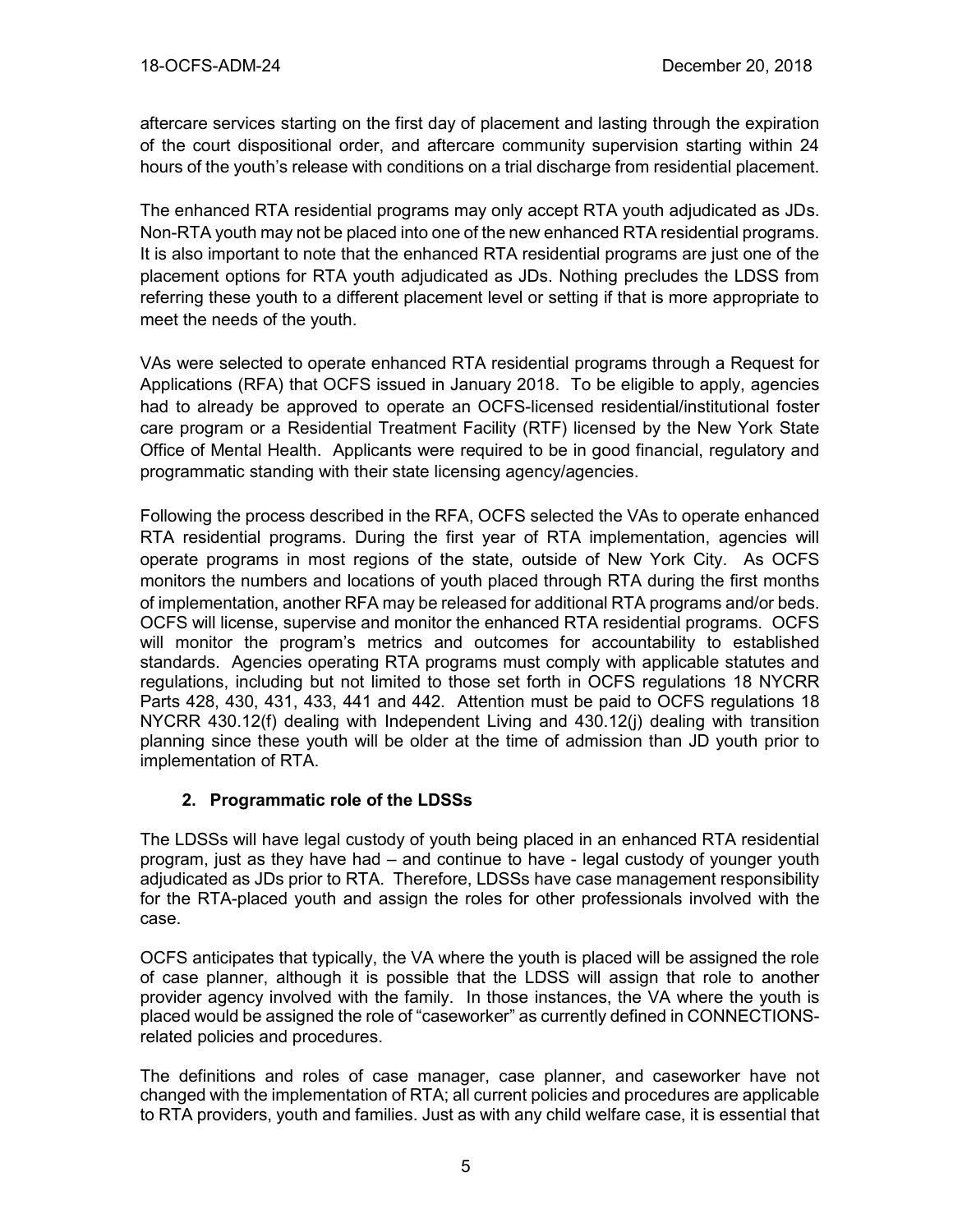the LDSS case manager and the VA case planner/caseworker work collaboratively to achieve desired outcomes for the youth and their families. This includes, but is not limited to, placement decisions, ongoing case planning and FASP development, aftercare plans.

The LDSS is responsible for deciding where to place a RTA youth in its custody who requires out-of-home placement. The enhanced RTA residential programs are another option on the continuum of placement types for the LDSS to consider. However, there is nothing that precludes the LDSS from referring a RTA youth to a different type of institutional placement or a lower level of care, if that is most appropriate to meet the youth's needs. This decision must be made for each individual youth based on the information known at the time.

The LDSS is responsible for gathering sufficient information to include in the intake/referral packet and sending it to one or more placement agencies for consideration. OCFS is developing a common intake/referral packet for use by LDSSs and VAs for the RTA residential placement referrals. This packet will be issued in a subsequent ADM; in the meantime, LDSSs should use their current practices for referring RTA youth to enhanced RTA residential programs or other placement settings.

The LDSS is responsible for maintaining contact with the VA throughout the youth's placement to actively participate in planning for the youth, including but not limited to an effective plan to release the youth with conditions on a trial discharge from the RTA residential setting within eight months. This requires early and effective permanency planning by the LDSS, the VA and the family. If visiting resources and/or a concurrent permanency plan is needed for a youth, this should be identified early in the placement and effective planning must take place.

# **B. Program Outcomes**

The outcomes for youth and families served through the enhanced RTA residential programs operated by VAs include, but are not limited to, the following:

Immediate outcomes (upon entering placement)

- Youth and family participate in development of an individualized aftercare plan
- Youth attends and is on a path to a high school diploma or equivalency, college and/or vocational training, or employment

## Short-term outcomes (first three months of placement)

- Youth attends and is rapidly engaged in program activities and treatment
- Youth remains in program as required
- At least one adult family member is rapidly engaged by the agency and is in regular contact with the agency and the youth
- Planning for trial discharge and aftercare is ongoing from first week of placement
- The youth's first supervised home visit occurs unless there are compelling safety reasons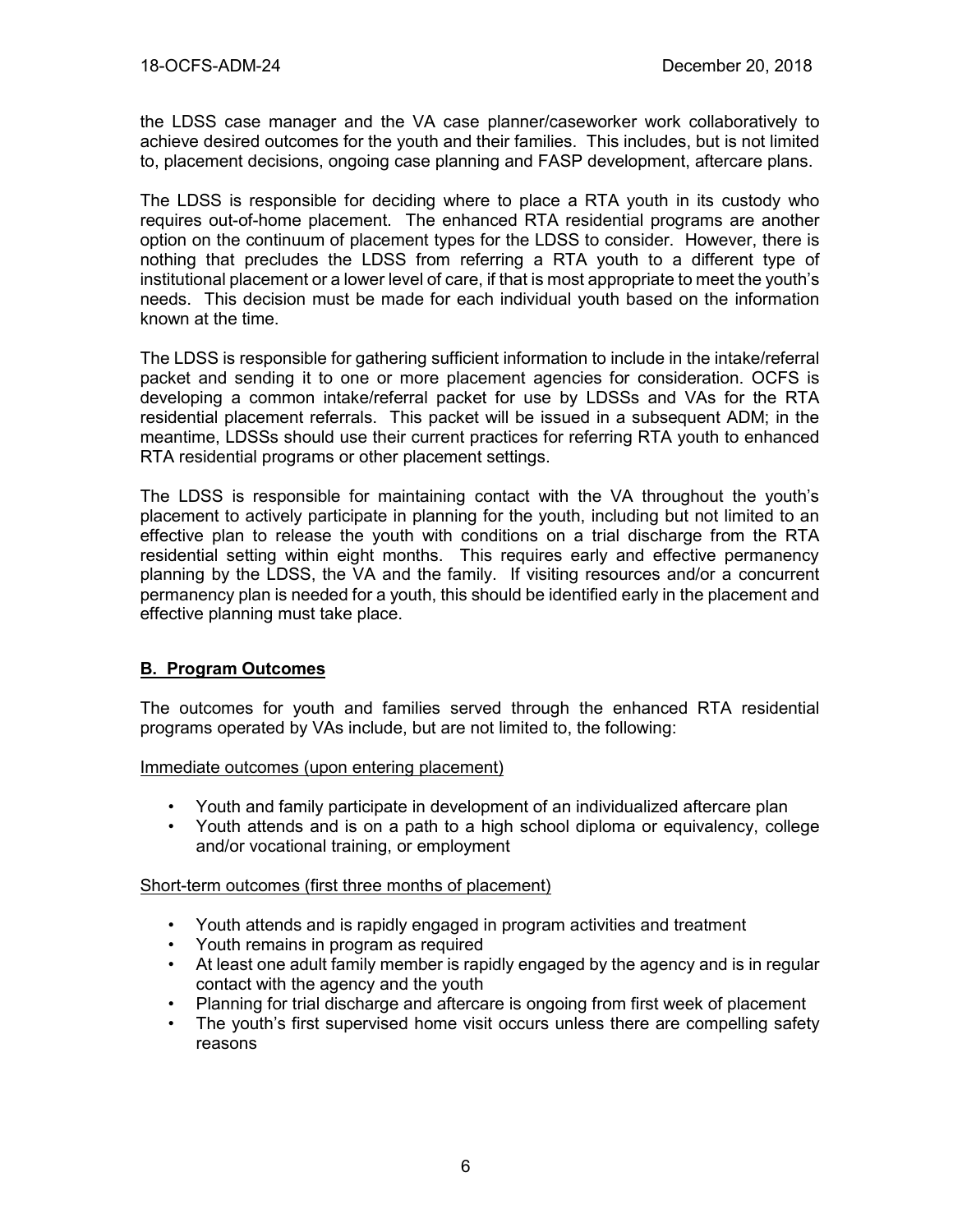## Medium-term (months four through eight of placement)

- Youth increasingly demonstrates an increase in skills and protective factors and a decrease in criminogenic risk factors and needs
- Youth demonstrates emerging (at a minimum) independent living skills
- Aftercare worker is identifying and creating bridges between the agency and community supports to promote youth's successful reintegration into family/permanency resource and community
- Youth is released with conditions from residential care into the community on a trial discharge and is engaged in aftercare services and community supervision with appropriate family involvement

Longer-term (first month after release with conditions on a trial discharge through expiration of the court order)

- Youth complies with all conditions of release and does not re-offend
- Aftercare services and community supervision are provided through expiration of the court order
- Youth is attending and engaged in educational activities leading to a high school diploma or equivalency, college and/or vocation/career
- Youth has positive peer relationships and at least one appropriate relationship with a positive adult
- Youth has appropriate and stable housing
- Youth is receiving services appropriate to his/her needs, including but not limited to counseling, mental health support, mentoring, case management, life and social skills development
- Youth has an identified path to employment and is engaged in necessary steps toward employment such as volunteer and community service, summer and parttime jobs, internships and apprenticeship opportunities or is employed.

## **C. Program Framework and Principles**

To promote the achievement of the outcomes listed above, OCFS has prescribed the framework, principles and key components of enhanced RTA residential programs. The enhanced RTA residential programs have one or more small, discrete units, each with a maximum of 10 males or eight females. The RTA units must be physically self-contained and not accessible from any other unit. All youth must have individual bedrooms. RTA programs are located on existing institutional/residential campuses owned or leased by the VA.

Two agencies were approved to operate small, specialized RTA programs for youth who might otherwise be placed out-of-state because of a history of sexually aggressive behavior, fire setting, significant intellectual and developmental disabilities, and/or mental health challenges. LDSSs are encouraged to refer RTA youth who meet one or more of these criteria to the specialized RTA program closest to the youth's home community.

VAs are expected to accept all RTA youth referred to their enhanced RTA program unless a youth meets the limited "rule-out" criteria proposed by the agency and approved by OCFS. In rare, extenuating circumstances, an agency may deny admission to a youth who does not meet the rule-out criteria, generally for safety reasons. Examples might include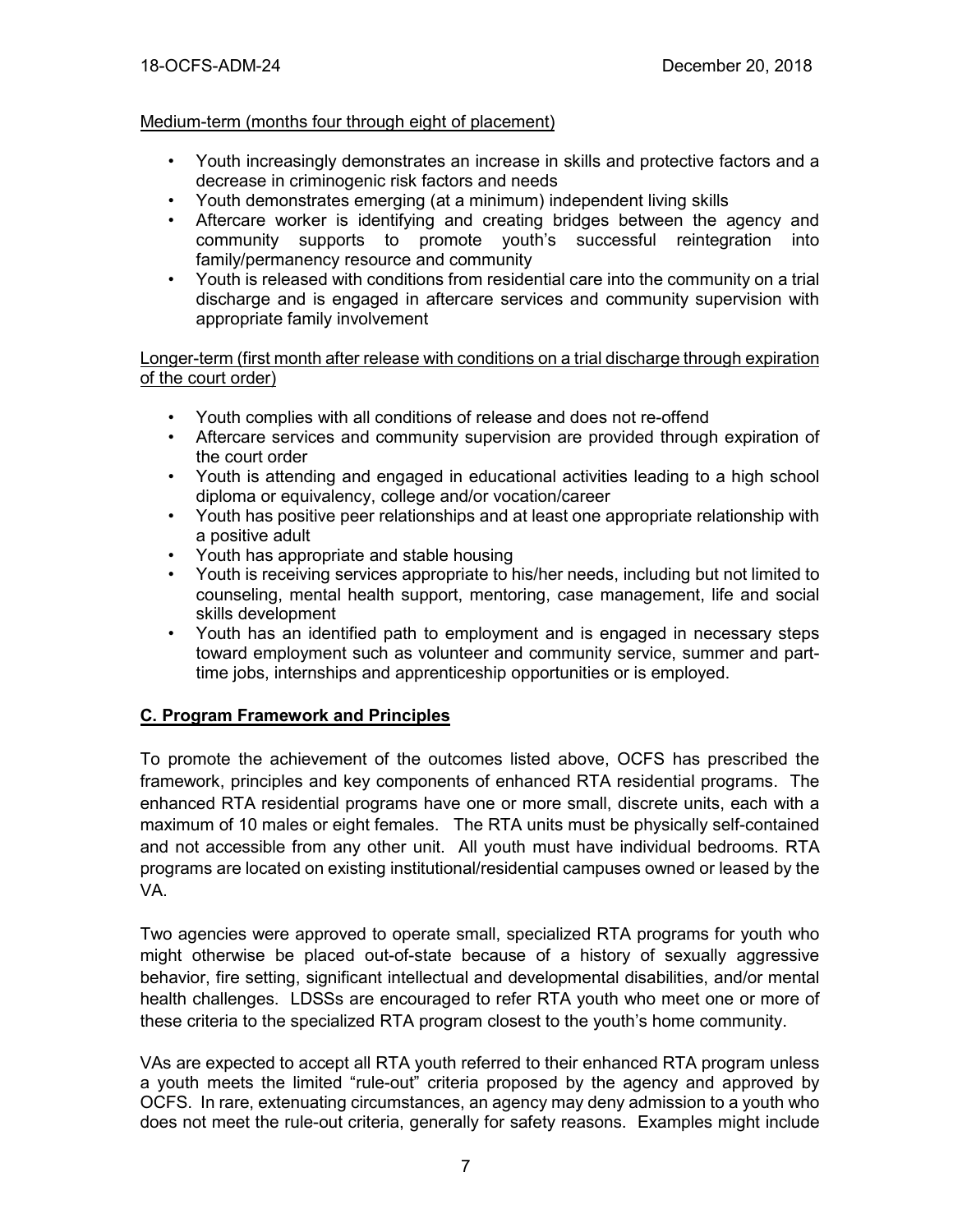instances in which the referred youth's co-defendant or a gang associate is already placed with the agency. However, it is expected that this will be an infrequent occurrence. VAs must inform their OCFS regional office of any rejections of youth referred to their RTA program and maintain records of all referrals and the outcomes of all referrals. OCFS will monitor compliance with the referral and admissions process during frequent on-site visits.

The following are required priorities and principles for the framework of enhanced RTA residential programs:

## **1. Risk-Need-Responsivity (RNR) approach and framework**

Agencies are required to incorporate an RNR approach in their residential RTA programs. This is a shift in focus that will require training, coaching and support for staff. RNR is an evidence-based framework increasingly used in juvenile justice systems to significantly reduce the likelihood that youth will reoffend, and to efficiently target resources to youth at higher risk of reoffending.<sup>4</sup>

The RNR model is based on the premise that tailoring treatment and controls for offenders should be based on criminal justice risk and criminogenic need factors that are related to offending behaviors. Assigning the appropriate dosage, type of controls, and rehabilitative programming will facilitate reductions in future criminal offending.

The RNR principles are defined as follows:<sup>5</sup>

- The *Risk* principle focuses supervision and services on youth most likely to reoffend.
- The Need principle addresses a youth's greatest criminogenic needs.<sup>6</sup> Systems can have the greatest impact on recidivism when they attend to the specific, individualized needs that are the primary causes of a youth's delinquent behaviors, such as substance use or negative peers.
- The *Responsivity* principle identifies a youth's barriers to learning and improving the youth's behavior, and then tailors services to help overcome those barriers.

Agencies are required to assess the risks and needs of the youth over time. Ideally, this will be done through the use of validated assessment tools. OCFS may identify a standardized instrument or instruments, however, in the meantime, agencies will use the assessment tool(s) they described in their application in response to the RFA to measure criminogenic risk and need.

Examples of risk/needs assessment tools include, but are not limited to:

• Youth Level of Service/Case Management Inventory (YLS/CMI)

 $\overline{a}$ 

<sup>4</sup>Elizabeth Seigle, Nastassia Walsh, and Josh Weber, Core Principles for Reducing Recidivism and Improving Other Outcomes for Youth in the Juvenile Justice System (New York: Council of State Governments Justice Center, 2014). The Council of State Governments Justice Center, *Core Principles for Reducing Recidivism and Improving Other Outcomes for Youth in the Juvenile Justice System.* New York City. 2014

<sup>5</sup> Ibid

 $6$  Criminogenic factors are characteristics, traits, problems, or issues of an individual that directly relate to the individual's likelihood to re-offend and commit another crime. While some criminogenic factors are static (e.g. age at the time of first arrest, criminal history) others are dynamic (e.g. lack of respect for authority, anti-social behavior, lack of literacy or job skills, or other expressed nonconformist behaviors, values, and attitudes) and therefore might be addressed by therapy, training, education and/or targeted programming.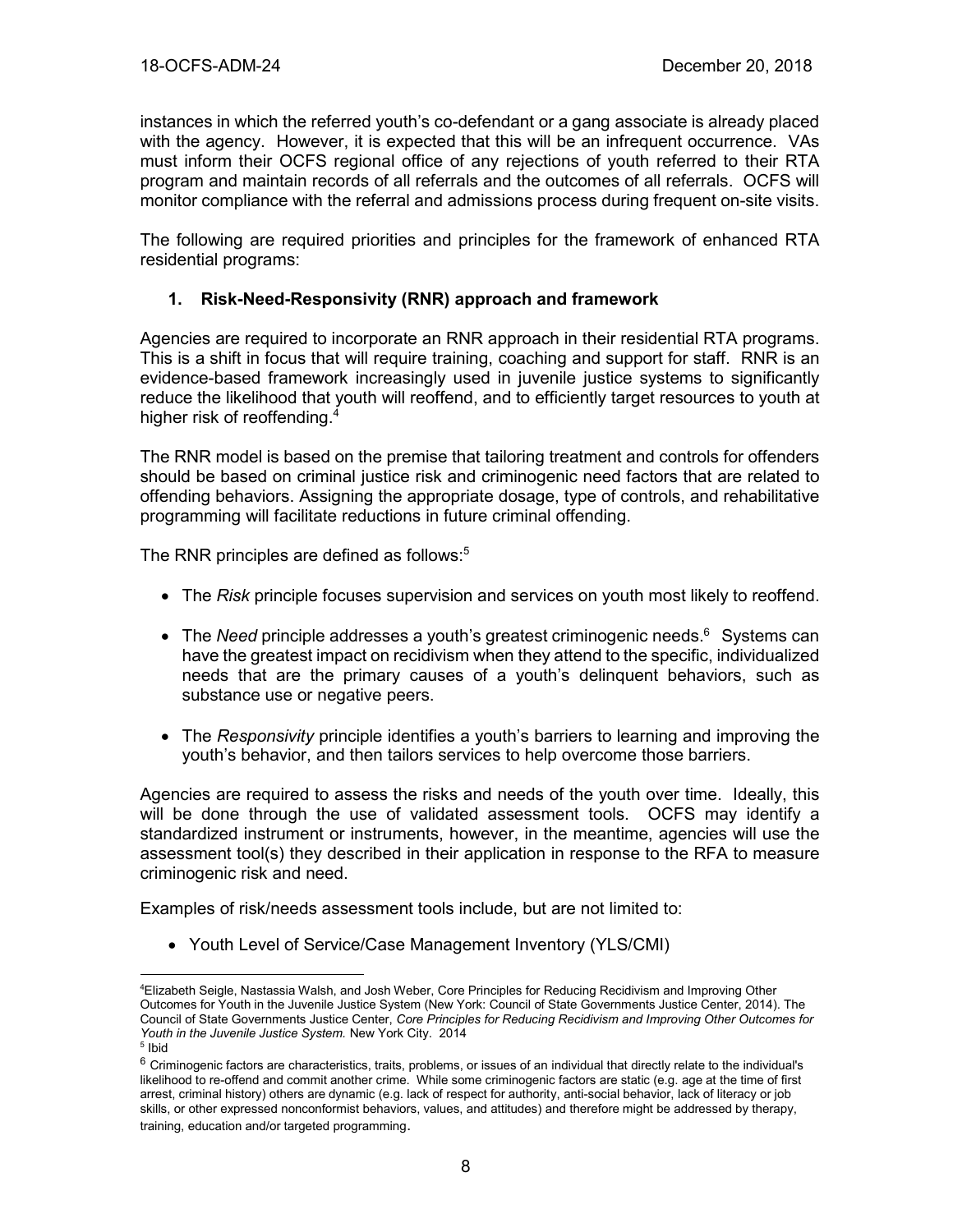- Youth Assessment and Screening Instrument (YASI)
- Structure Assessment of Violence Risk in Youth (SAVRY)

#### **2. Reduced lengths of placement with mandated aftercare services and community supervision**

RTA youth will be released with conditions on a trial discharge from an enhanced RTA residential program into the community and no later than eight months after admission, with only rare exceptions for extenuating circumstances approved by OCFS. Youth ready for release with conditions prior to eight months should be trial discharged as soon as is appropriate. Aftercare services must be initiated by the agency operating the enhanced RTA residential program starting on the first day of a youth's placement and continuing after release on a trial discharge, through the end of the court order. This is typically twelve months in total, although if the court order is for a longer period (i.e. 18 months), aftercare must be provided throughout that period.

RTA aftercare consists of two separate but interconnected activities:

- 1) Aftercare services, which are community-based and support the youth's ongoing reintegration into their home community. These services include education/vocation, behavioral health, positive youth development activities, etc.
- 2) Aftercare community supervision, where the aftercare worker sees and is in contact with the youth regularly to monitor compliance with conditions of release and the ability to maintain the youth safely in the community.

Aftercare is discussed in more detail later in this ADM.

## **3. Intensive permanency planning**

Consistent with existing regulations, laws and policies, the LDSS and the agency must aggressively pursue permanency and stability for youth placed in the enhanced RTA residential program. Starting the first week of the youth's placement, the agency must do the following:

- Identify any barriers to permanency early in placement.
- Begin concurrent planning for all youth placed in enhanced RTA residential programs to identify and plan for any issues impacting permanency early in the youth's placement and to prevent "permanency emergencies" as the youth's trial discharge date approaches.
- Conduct rapid permanency reviews/permanency roundtables or other similar processes as often as is necessary to promote rapid permanency planning.
- Create visiting resources/mentoring opportunities early in placement for youth who may not be able to return to their family.
- Aggressively pursue kinship resources, including fictive kin (important adults not related to the youth by blood) when appropriate, as permanency resources.

Agencies operating enhanced RTA residential programs will conduct intensive reviews of the history and current treatment plans for youth who were in foster care previously and those who have had three or more changes in placement within the past two years.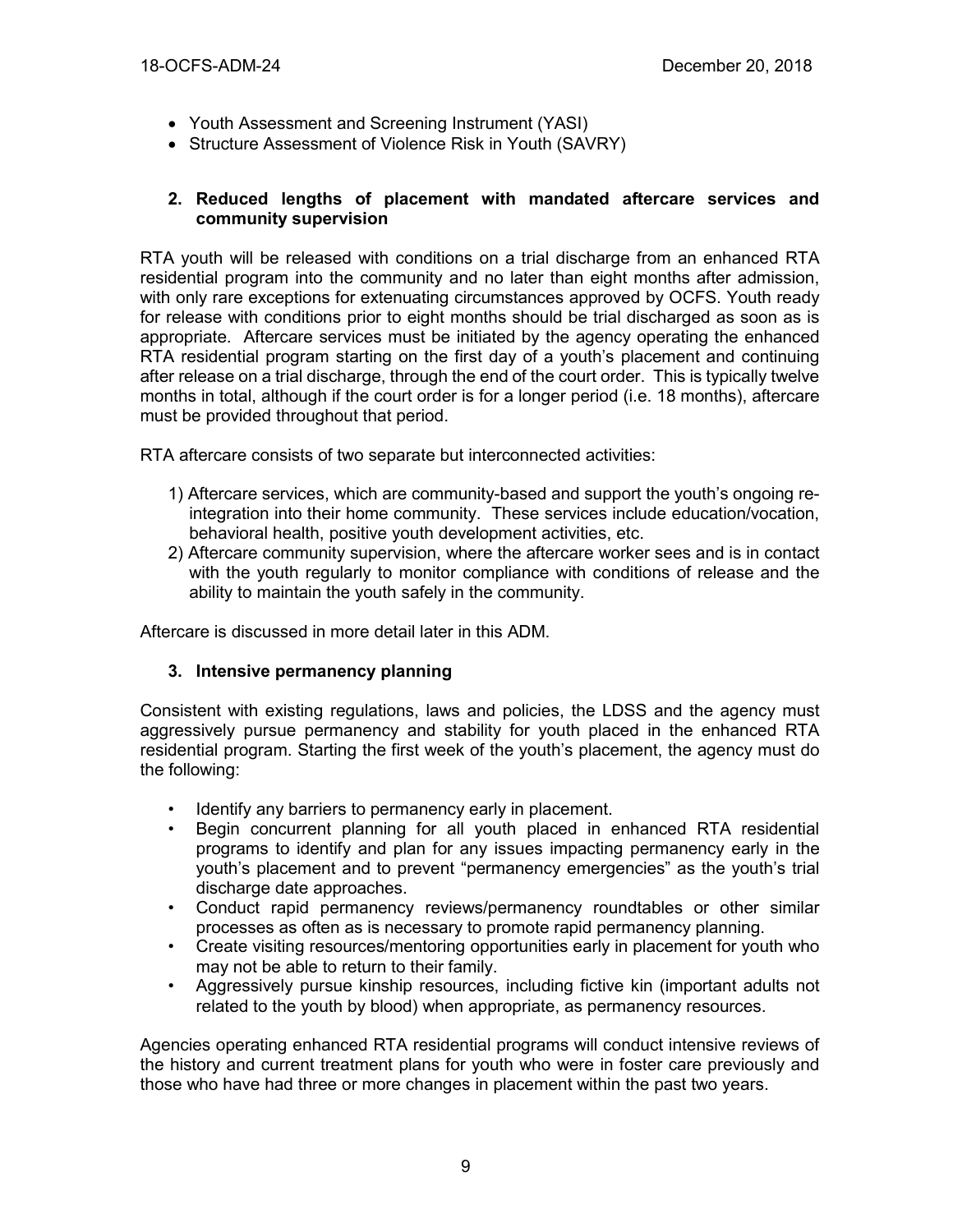While not a substitute for permanency, LDSSs and VAs may need to establish or expand a network of Supervised Independent Living Programs (SILPs) or Transitional Independent Living Support Programs (TILPs) for youth without a permanent home to return to after placement, or as a step-down prior to discharge.

## **4. Release/discharge planning starting early in placement**

Planning for release with conditions on a trial discharge, with aftercare services and community supervision, begins during the first week of placement in the enhanced RTA residential program. Aftercare services include work done before the youth actually leaves the physical placement with the program. Aftercare services include, but are not limited to, the items listed below.

- Identifying supportive resources in home communities for parents and younger siblings to prepare for youth's return home.
- Training parents or another permanency resource simultaneously in the Cognitive Behavior Therapy (CBT) model skills to help sustain gains made in care.

Aftercare community supervision starts within 24 hours of a trial discharge from RTA residential care and continues through the expiration date of the court order. Aftercare services, begun during the first week of placement, continue during trial discharge until the expiration of the court order.

## **5. Effective program models**

Enhanced RTA residential programs must be able to meet the behavioral and developmental needs of all youth in their care and must be responsive to trauma, gender, and the needs of LGBTQ youth and their families.

Agencies operating enhanced RTA residential programs are encouraged to use evidencebased and promising/best practices and have a coherent theory of change that is appropriate to the population being served and in which all staff are trained, coached and supported.

Additionally, enhanced RTA residential programs must be gender-responsive and incorporate developmentally appropriate programming that engages youth, including:

- Activities that are youth-driven by areas of interest.
- Enhanced and innovative programming, which keeps youth engaged; this is critical to incident reduction strategies including leaving without consent.
- Positive youth development programming that is valued equally with effective treatment models.
- Programs that have a youth voice component.

## **6. Crisis Management and De-escalation**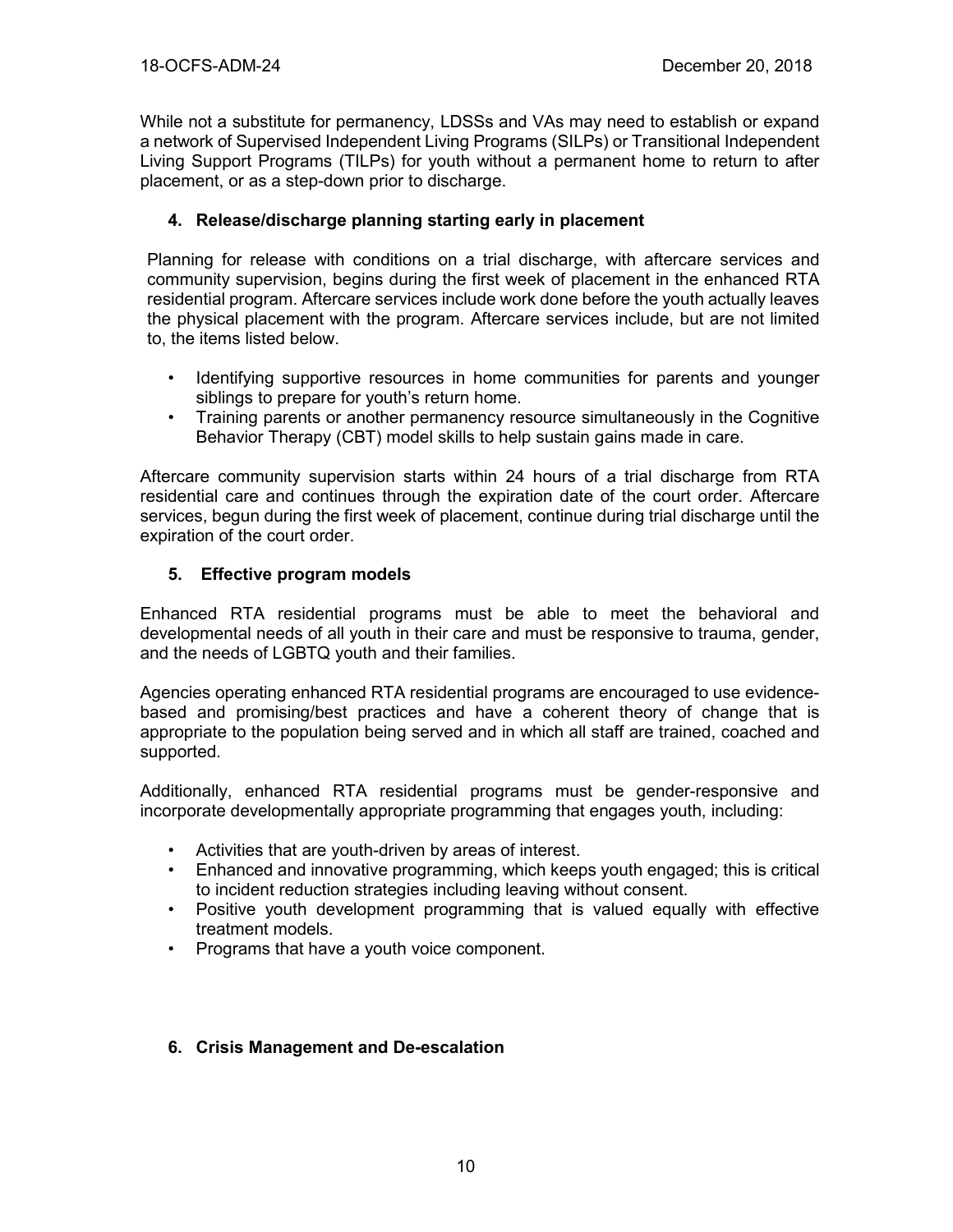Agencies must demonstrate an effective, developmentally appropriate approach to crisis management including prevention, de-escalation and physical restraint in enhanced RTA residential programs. The required elements of the crisis management approach must:

- be responsive to individual youth's trauma histories and any special needs.
- have clear protocols for incident reviews, and
- utilize recognized and effective restorative justice practices rather than a law enforcement approach for lower level infractions by residents.

## **7. Culturally competent staff**

For the purposes of this ADM, cultural competence is the ability of staff and organizations to effectively deliver services that meet the social, cultural and linguistic needs of those served, such as the youth and families served by the RTA programs. Agencies will use effective strategies to recruit staff who demonstrate the skills associated with cultural competence. Agencies will also provide training, support and ongoing learning opportunities in cultural competence.

At a minimum, agencies are expected to prioritize recruiting and retaining staff at all levels that reflect the racial, ethnic, socio-economic and life experiences of the target population. Agencies must also provide training, coaching, supervision and support for all staff in continuing to build their cultural competence, recognizing that this is an ongoing process that is never complete.

Agencies must make connections to local community-based organizations that work with disengaged populations in the youth's home communities. Aftercare workers and Navigator staff (described below) should have first-hand knowledge of these communities and, whenever possible, have lived and/or worked in those communities.

Additional strategies for agencies to consider for their programs include, but are not limited to the following:

- Include families and youth on the advisory board.
- With input from youth, review menus, recreation, education and overall program to make sure they are inclusive and supportive of youths' cultures.
- Work with OCFS's racial equity and cultural competence (RECC) coordinator, as well as the New York State Division of Criminal Justice Services' (DCJS) race equity coordinator to review and provide support to programs.
- Develop policies that support cultural competencies across identities (race, ethnicity, gender/gender identity and expression, sexual orientation, etc.).

# **8. Partnerships and protocols with law enforcement**

Agencies are required to take steps to create or build upon a productive partnership with local law enforcement entities that may interact with youth from the enhanced RTA residential programs, respond to the campus when called by the agency, and investigate alleged incidents in the program reported by a third party. These partnerships must strike an appropriate balance among youth safety, staff safety and preventing a youth's further penetration into the juvenile or criminal justice system.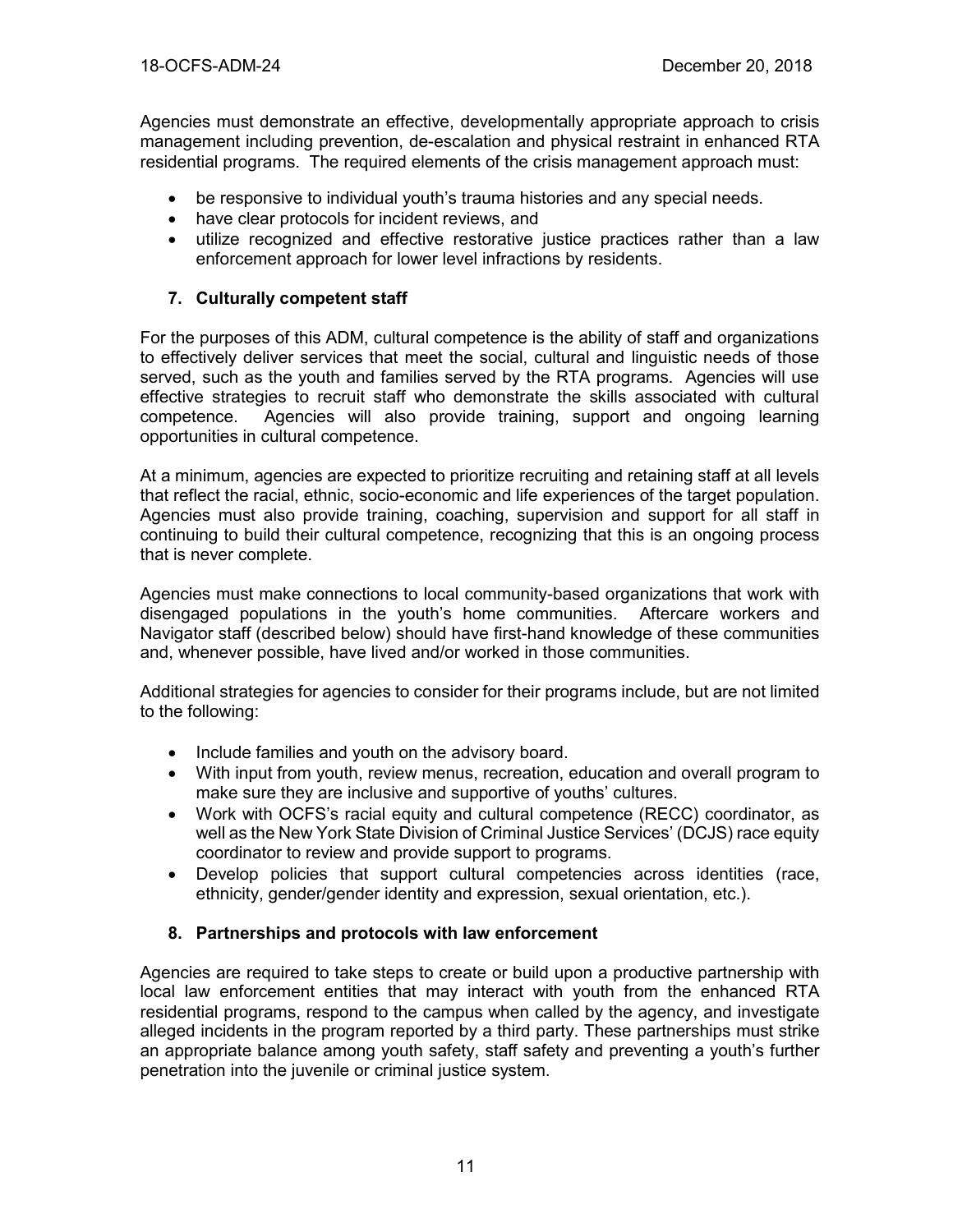Agencies are expected to utilize recognized, effective restorative justice practices rather than calling law enforcement for lower level infractions by youth and to consider any special needs of youth when determining how to respond to youth infractions.

## **9. Community safety and relationships**

Agencies must demonstrate sustained investment in developing and promoting relationships between the community and the agency through activities including, but not limited to the following:

- Developing a community advisory board
- Having community representation on the agency board of directors
- Purchasing local goods and services when possible
- When feasible, engaging local community groups (e.g., Elks, Rotary) to assist with creation of local internships
- Identifying opportunities for placed youth to volunteer in the community (community beautification projects, visiting elderly, etc.) with appropriate supervision
- Creating youth employment opportunities off-campus, when appropriate

## **10. Provide feedback to OCFS and key stakeholders about the implementation of enhanced RTA residential programming, including aftercare**

Implementation of a new initiative of the size and scope of RTA is most effective when the involved parties jointly identify successes, challenges, and lessons learned, and together make course corrections, if needed. To this end, OCFS convened a "Learning Collaborative" with participating VAs that meets regularly for focused discussions about implementing enhanced RTA residential programs.

OCFS will monitor implementation of enhanced RTA residential programs for consistency with the required core model components and those supplemental components included in the agencies' RTA applications. Agencies are required to collect, track and report on specific metrics and outcomes. In addition, OCFS will ask agencies and the LDSS's for feedback about implementation, including any recommendations for improvement, and take those under advisement in determining whether adjustments to the RTA residential model are needed.

## **D. Residential Care and Treatment Program Components**

Youth in need of placement in enhanced RTA residential programs are likely to have higher levels of need than youth currently in residential foster care programs or younger youth admitted into residential care. RTA youth will all be 16 years of age or older at the time of admission. Many will have complex needs including, but not limited to, mental health challenges, substance abuse and/or aggressive behavior.

In collaboration with OCFS, VAs are implementing enhanced programmatic models and strategies for RTA-placed youth than are currently used with younger populations. This requirement aligns with OCFS's enhanced program requirements and the commensurate enhanced maximum state aid rate (MSAR).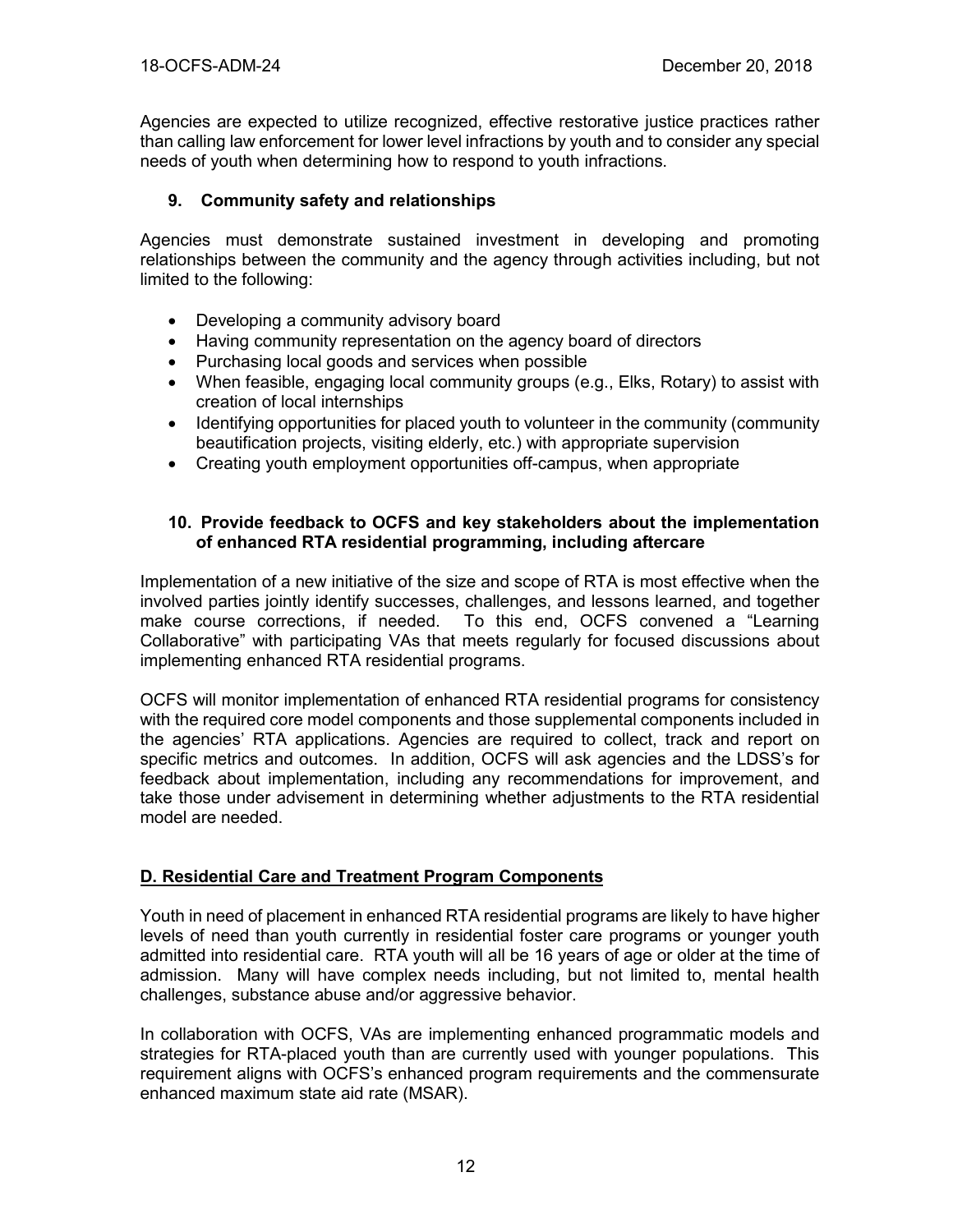Requirements for enhanced RTA residential programs include, at a minimum, the following:

# **1. Enhanced staffing**

The enhanced RTA residential program model requires enhanced staffing at all levels.

*Direct care staff:* Significantly enhanced direct care staff-to-youth ratios are required for enhanced RTA residential programs. Direct care staff must be compensated at higher than minimum wage with consistent raises. VAs must provide consistent, intact, direct care staffing teams in RTA units to promote stability and relationship-building with youth. Staff will be trained and coached in providing trauma-responsive care and the associated skills Direct care staff must be provided with classroom and on- the-job training, therapeutic support and supervision to address vicarious trauma.

*Direct care staff supervisors*: The required minimum ratio of supervisor-to-direct care staff for RTA programs is 1:4, or one supervisor per shift (not to exceed the 1:4 ratio). Supervisors are assigned to specific programs and teams of direct care staff and are trained in supervision, coaching, effective engagement and boundaries. Supervisors are provided with regular and consistent support and training from their supervisors. Direct care supervisors are not to be used in the role of direct care staff except in emergencies.

# **2. RNR approach**

As described previously, RTA programs must utilize a RNR framework for treatment of youth. Agencies will assess the risks and needs of the youth over time. Ideally, this will be done through the use of validated assessment tools. OCFS may identify a standardized instrument or instruments, but, until that time, agencies should use the assessment tool(s) described in their application to operate a RTA program. Examples of risk/needs assessments tools include, but are not limited to, the following:

- Youth Level of Service/Case Management Inventory (YLS/CMI)
- Youth Assessment and Screening Instrument (YASI)
- Structure Assessment of Violence Risk in Youth (SAVRY)

These are only three examples, each designed to provide data that will assist agencies in defining how to measure criminogenic risk and need and allowing agencies to provide the most appropriate treatment modalities to address the identified risk and need of each individual youth.

# **3. A focus on youth engagement and well-being**

Agencies must provide activities that are youth-driven by areas of interest, including enhanced and innovative programming to keep youth engaged and to prevent absences without consent. Positive youth development is valued equally with effective treatment models. Staff, mentors, volunteers and board members will create and update leisure, recreation, service learning, and vocational opportunities for youth.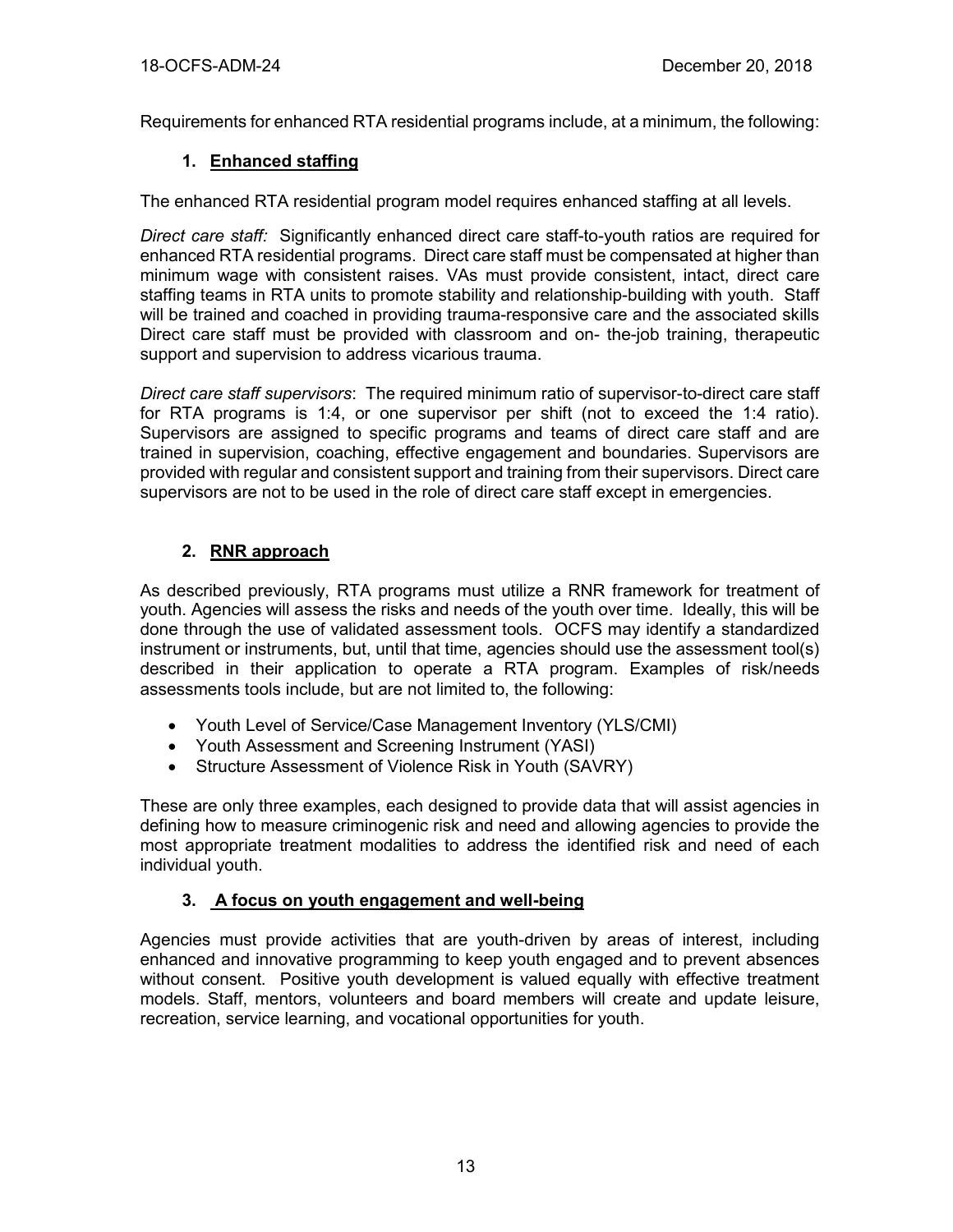## **4. Organizational capacity**

Agency executive staff must provide support, guidance and leadership to enhanced RTA residential programs. Executives should be a visible and consistent presence on the campus of the RTA program. Agencies must remain in good financial, programmatic and regulatory standing with state licensing agencies and have an appropriately staffed and effective quality assurance (QA) function for the RTA program(s). QA staff will work not only with agency executives but also with teams of direct care staff and supervisors as part of the process of identifying effective and ineffective practices.

# **5. Safety and security**

Maintaining safety and security for youth, staff and the community are of the highest priority for enhanced RTA residential programs. There are several ways in which the RTA program model supports these priorities, including but not limited to, those described below.

*Staffing:* Increased staffing ratios for enhanced RTA residential programs will help the staff implement a comprehensive safety and security plan for individual programs and campuses. Each campus where there is an approved RTA residential program must have a security/safety director who, in conjunction with program management, is responsible for creating a comprehensive program to proactively address potential safety concerns, develop effective de-escalation and intervention plans, and conduct searches.

Staff must be trained in approved de-escalation and crisis management techniques and must provide consistent "eyes-on/ears-on" supervision. Staff must be trained in policies and procedures for responding to youth who are leaving without consent. Staff must also be trained in agency policies regarding youth in one another's bedrooms or private spaces.

*Physical Plant*: Agencies must plan for and implement additional physical plant and hardware, as appropriate, to support increased safety and security. Options for physical plant improvements include, but are not limited to, the following:

- Individual bedrooms (required)
- Delay mechanisms on egress doors
- Window restrictors (that allow windows to be only partially open or only open from the top)
- Fencing/shrubbery to create a barrier to the street that can help prevent youth from leaving without consent
- Motion-sensor lighting
- Installation of cameras and monitoring system
- Clear sightlines in programs and on-grounds that allow staff to see youth
- Use of allowable contraband detection devices.
- Locks are permitted on exterior doors to prevent the public from accessing the programs, consistent with current regulations.
- A locked unit, when approved by OCFS, may be contained within a closed unit and is designed to serve a special population. Because the goal of RTA programs is to provide therapeutic services, the purpose of this is to provide a safe environment for the benefit of youth placed in the program.
- Appropriate contraband detection instruments are permissible and encouraged.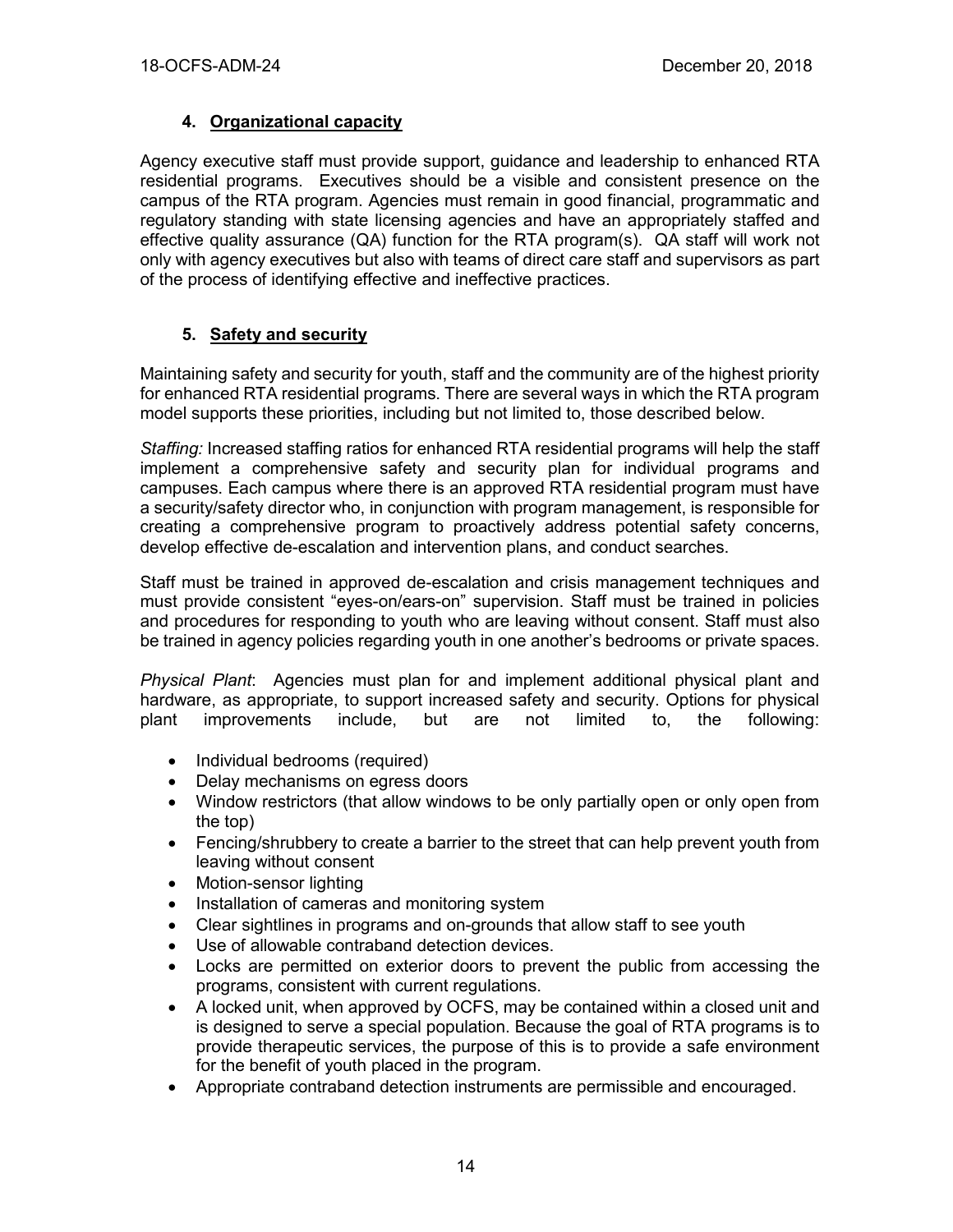• Contraband and search policies and protocols must be developed by agencies and approved by OCFS.

## **6. Educational, vocational and workforce readiness**

Enhanced RTA residential programs must include age-appropriate and developmentallyappropriate educational, vocational and work readiness activities, training and skill development. Programs should consider service-learning or project-based learning models and innovations to best meet the educational, vocational and workforce readiness needs of the RTA population.

Enhanced RTA residential programs must provide  $-$  at a minimum  $-$  the following components:

- 1. *An on-campus educational program* that meets the requirements of the New York State Education Department. Educational programs must meet the needs of youth on track to graduate from high school, as well as older, under-credited youth who are unlikely to have time to complete the requirements for a high school diploma prior to turning age 21. Programs must meet the special education needs of youth who have an Individualized Educational Program (IEP), may be seeking a highschool equivalency degree or who are eligible for college. Programs may include partnerships with local colleges, BOCES, etc. While some RTA-placed youth may be able to attend and succeed in a public school setting, it is anticipated that this will be the exception.
- 2. *Vocational training:* Given the age of the youth likely to be placed, programs must have engaging, on-site vocational training programs that prepare youth for work readiness and employment opportunities upon discharge. These may include onsite apprenticeship programs and/ or curricula resulting in industry recognized credentials.
- 3. *Workforce readiness and work experience:* Agencies are required to provide an oncampus work experience, with a paid stipend, for all youth in an enhanced RTA residential program. This can be supplemented by a workforce readiness program that prepares the youth for the realities of a workplace. These include, but are not limited to, arriving on time, good attendance at work, completing assignments timely, receiving supervision, etc.

Enhanced RTA residential programs are encouraged to use innovative and effective strategies that will help youth obtain and retain a paying job upon trial discharge. Programs should provide a variety of opportunities and match youth according to their educational levels, aptitudes, skills and future career interests. A financial literacy component addressing budgeting and money management should be incorporated.

## **7. Case management and case planning: collaboration with the LDSS**

Most youth adjudicated as JD and placed in enhanced RTA residential programs operated by voluntary authorized agencies are in the legal custody of an LDSS commissioner. A small number of RTA-placed JD youth may be in the legal custody of OCFS and placed in an enhanced RTA residential program with a voluntary agency.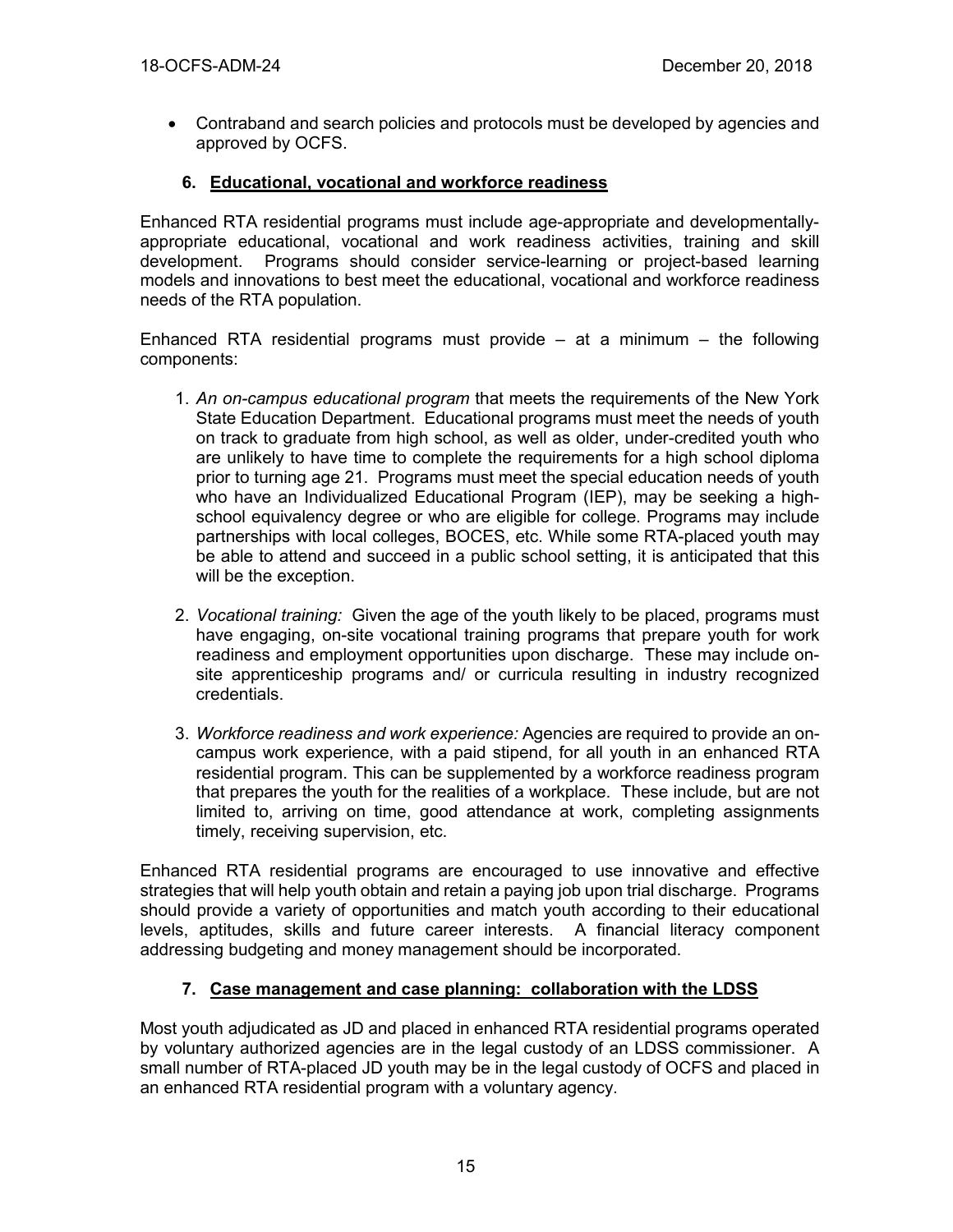Youth placed in enhanced RTA residential programs operated by VAs are in foster care, just as are younger JD youth. Therefore, all applicable laws, regulations, policies and procedures relevant to foster care also apply to the enhanced RTA residential programs. These include, but are not limited to, safety and risk assessments, case management and case planning responsibilities, casework contacts, documentation in the CONNECTIONS system, development of the Family Assessment and Service Plan (FASP), and court appearances including permanency hearings.

Coordination between the VA enhanced RTA residential program and the LDSS case manager will be essential for optimal outcomes for RTA youth and their families.

*Case management:* The LDSS will maintain case management responsibility for youth placed in its legal custody and placed in an enhanced RTA residential program in a voluntary agency. All current policies and procedures relevant to foster care case management for JD youth also apply to cases of youth placed in enhanced RTA residential programs.

*Case planning:* The LDSS case manager will determine whether the role of the RTA agency caseworker/social worker will be that of case planner or case worker, consistent with current policies, practices and CONNECTIONS definitions. If the RTA-placed youth and the youth's family do not have an open case in CONNECTIONS at the time of the youth's placement, the LDSS will assign the case planner role to the agency. If there is already an open CONNECTIONS case and an identified case planner at the time of the RTA placement, the LDSS will likely assign the agency caseworker/social worker the role of caseworker in CONNECTIONS. These roles should be established by the LDSS no later than the first day of the youth's placement and communicated to the agency.

The following minimum requirements are specified for the agencies' RTA case planners/caseworkers and their supervisors:

- The agency case planner/caseworker will have office space in the RTA program unit and will be part of the daily therapeutic milieu.
- RTA case planners/caseworkers must have a bachelor's degree in a related field and carry a maximum caseload of 10 RTA-placed youth and their families/permanency resources.
- The case planner's role and job duties are defined by current child welfare/foster care statutes, regulations and policies. Among those duties is coordination with the LDSS case manager and any other caseworkers involved with the youth and family.
- The RTA case planners'/caseworkers' supervisors must have a bachelor's degree in a related field (preferably a BSW degree) and at least two years of child welfare experience. An MSW degree is preferred. They may supervise a maximum of five case planners and one administrative staff member.
- Among the key responsibilities of the agency case planner/caseworker is discharge planning, with guidance from their supervisor. Discharge planning activities will begin at the time of placement. The case planner/caseworker will work closely with the aftercare worker to identify the youth's and family's needs and identify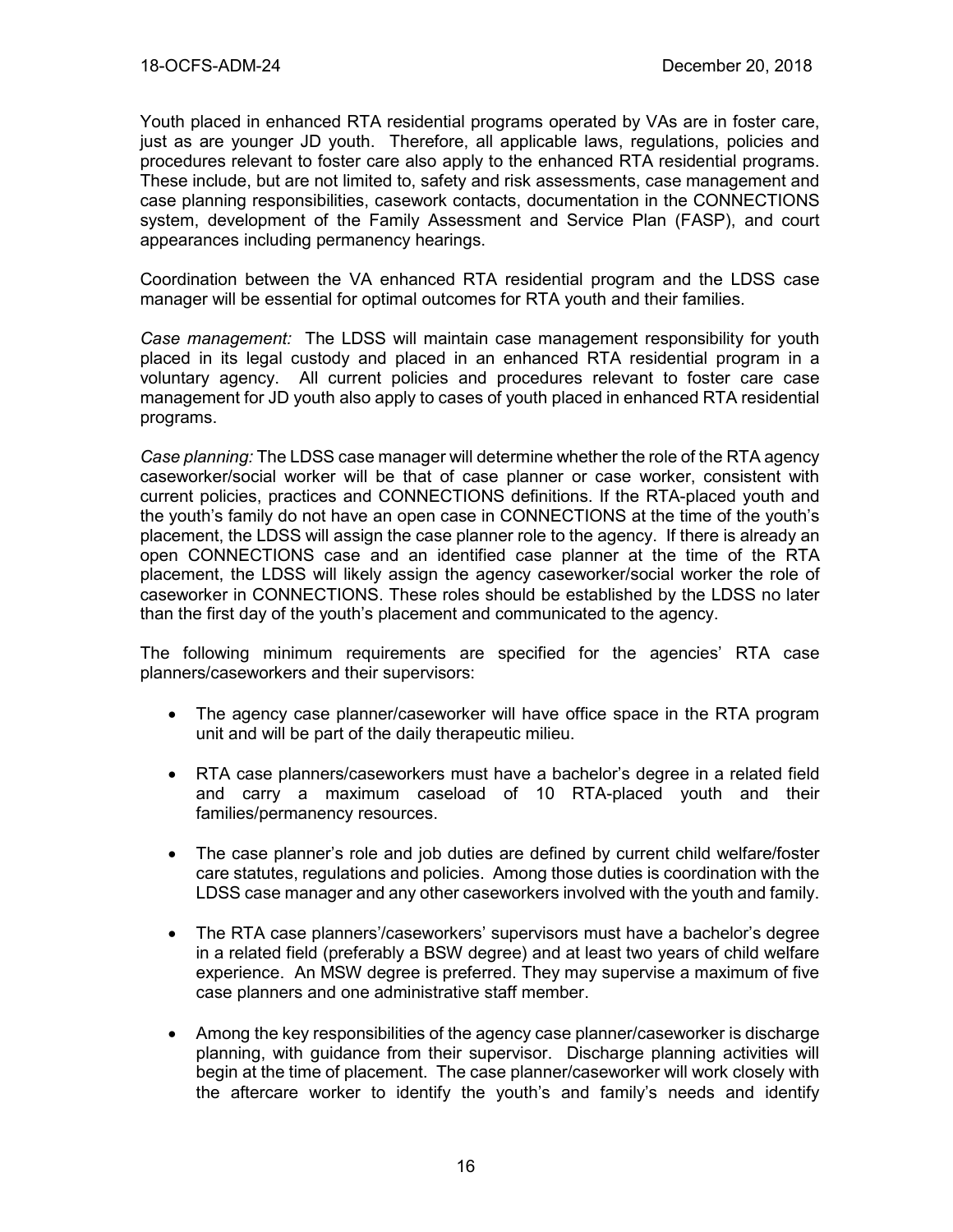supportive resources in home communities for parents and younger siblings to prepare for youth's return home.

## **8. Health and behavioral health services**

The ways in which physical and behavioral health services in New York State are being delivered and financed for youth in foster care, including RTA youth, are changing and evolving. The implementation of Medicaid Redesign, health homes and care management, among other initiatives, are creating these changes. LDSSs with youth in their legal custody and VAs operating enhanced RTA residential programs must stay current with these changes and provide, arrange for, and/or coordinate health and behavioral health services for youth consistent with current policies and practices. Among the critical services to be provided by appropriately qualified RTA agency staff is medication management.

The job duties and qualifications of health services staff for RTA youth are the same duties and qualifications currently found in OCFS regulations for institutional care<sup>7</sup>.Agencies are responsible for providing, or arranging for the provision of, physical health services for all placed youth consistent with statute, regulations, and policies.

Physical health services for RTA youth must include on-campus nursing services for the majority of every 24-hour day and on-call nursing services at all times. Agencies will provide youth with access to appropriately credentialed medical, dental and mental health professional to provide the needed services consistent with the youths' needs.

## *Behavioral Health Services*

Behavioral health clinicians must have a master's-level degree in social work or a closely related field. Agencies must have sufficient appropriately credentialed behavioral health staff, including clinicians and clinical supervisors, who are adequately trained and supported by their immediate supervisors and other upper-level management staff to meet at least the following:

- a) Provide on-campus assessment for youth for mental health and substance abuse issues within the first seven days of placement.
- b) Provide ongoing mental health services on campus that are shown to be effective in addressing criminogenic risk (e.g., DBT, CBT).
- c) Provide or arrange for substance abuse services when needed. These can be provided on campus when possible, or through a community provider if the services are not available on campus.
- d) Provide crisis prevention and intervention services to youth.
- e) Refer youth to emergency behavioral health services when they are the most appropriate services for youth while avoiding unnecessary trips for the youth to a hospital emergency room. When needed, youth will receive appropriate emergency

 $\overline{a}$ 

 $7$  18 NYCRR 442.18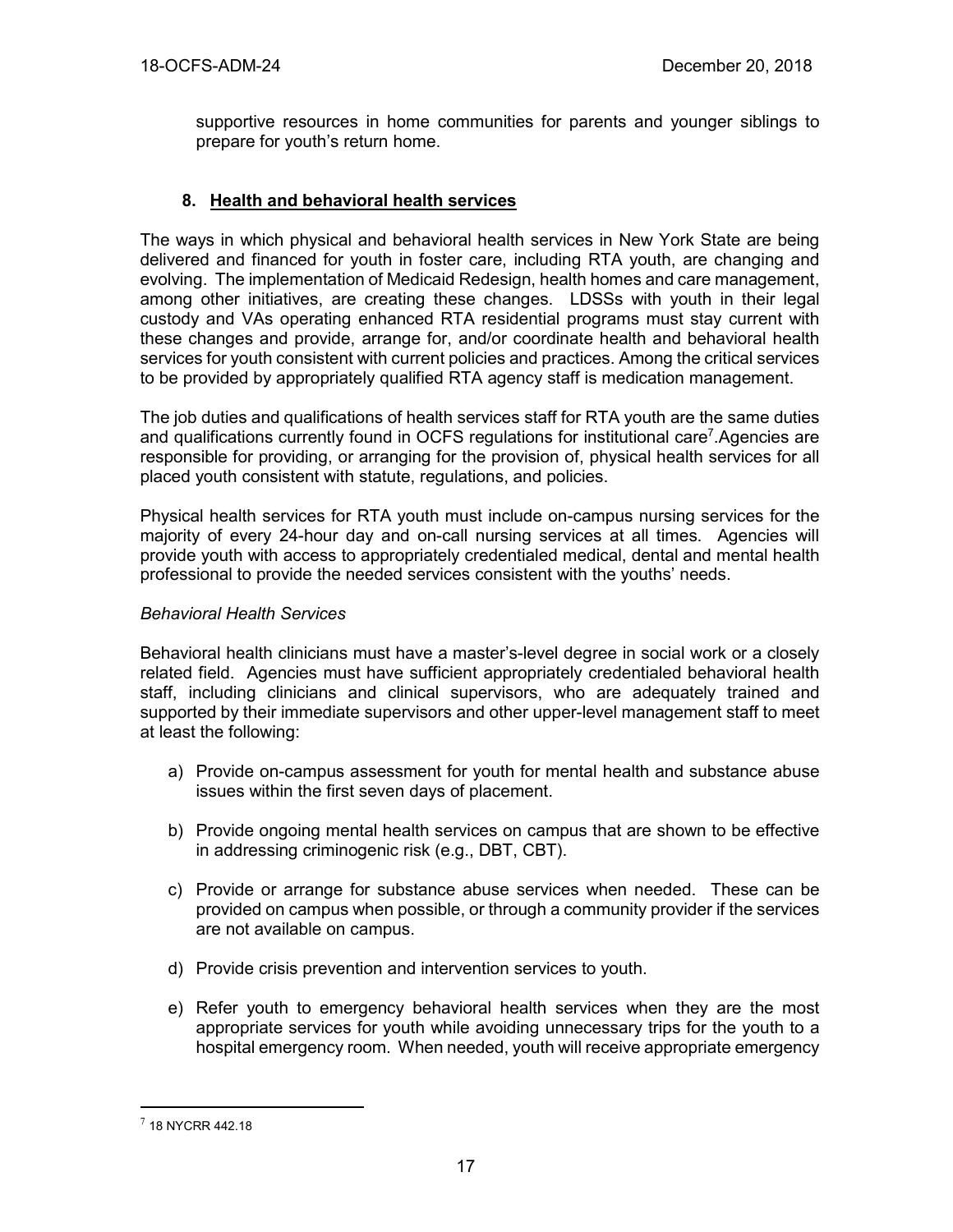services and be transitioned back to the program and on-campus services as soon as possible.

- f) At a minimum, meet weekly with each youth for at least one hour to provide appropriate behavioral health services.
- g) Provide family counseling in the family's home, when possible, or on-campus for families willing to participate and able to travel. When neither is an option, consider the use of mobile video technology or conference calls when the family lives a great distance from the program.
- h) Reinforce use of the RNR Model approach using validated tools, whenever possible, to assess each youth's risk, needs and responsivity. Treatment should be cognitively based and tailored to youth based on criminal justice risk and criminogenic need factors that are related to offending behaviors.
- i) Offer creative arts, pet therapies, and/or somatic approaches either directly or through contracts.
- j) Agencies must provide ongoing training and clinical supervision for behavioral health services clinicians in the cognitive-behavioral modalities used by the clinicians and approved by the agency.

## **9. Aftercare services and community supervision**

## **a. Overview**

As described previously in this ADM, aftercare includes both aftercare services and community supervision. OCFS requires voluntary authorized agencies operating an enhanced RTA residential programs to provide, either directly and/or through subcontracts with qualified service providers, aftercare services and community supervision for all youth placed in the enhanced RTA residential programs.

Effective aftercare services and community supervision are essential for a youth's successful reintegration into the community following placement. OCFS requires that planning for a youth's release with conditions on a trial discharge from an enhanced RTA residential program begin during the first week of placement. OCFS's commitment to this approach is demonstrated by a daily rate specifically for aftercare, provided from the first day of a youth's placement through the termination of aftercare services and community supervision, typically at the expiration of the court order. Aftercare services and community supervision must be provided for the entire period during which the LDSS has legal custody of the youth.

The RTA-residential program model requires that agencies provide both aftercare services and community supervision to the youth upon a youth's release with conditions on a trial discharge from residential care, with an overall goal of reducing recidivism. Aftercare services are provided to the youth and, where appropriate, his/her family/permanency resources to prepare and support the youth and family for the youth's return. Aftercare supervision is provided to support and monitor a youth's compliance with the conditions of release and the court order.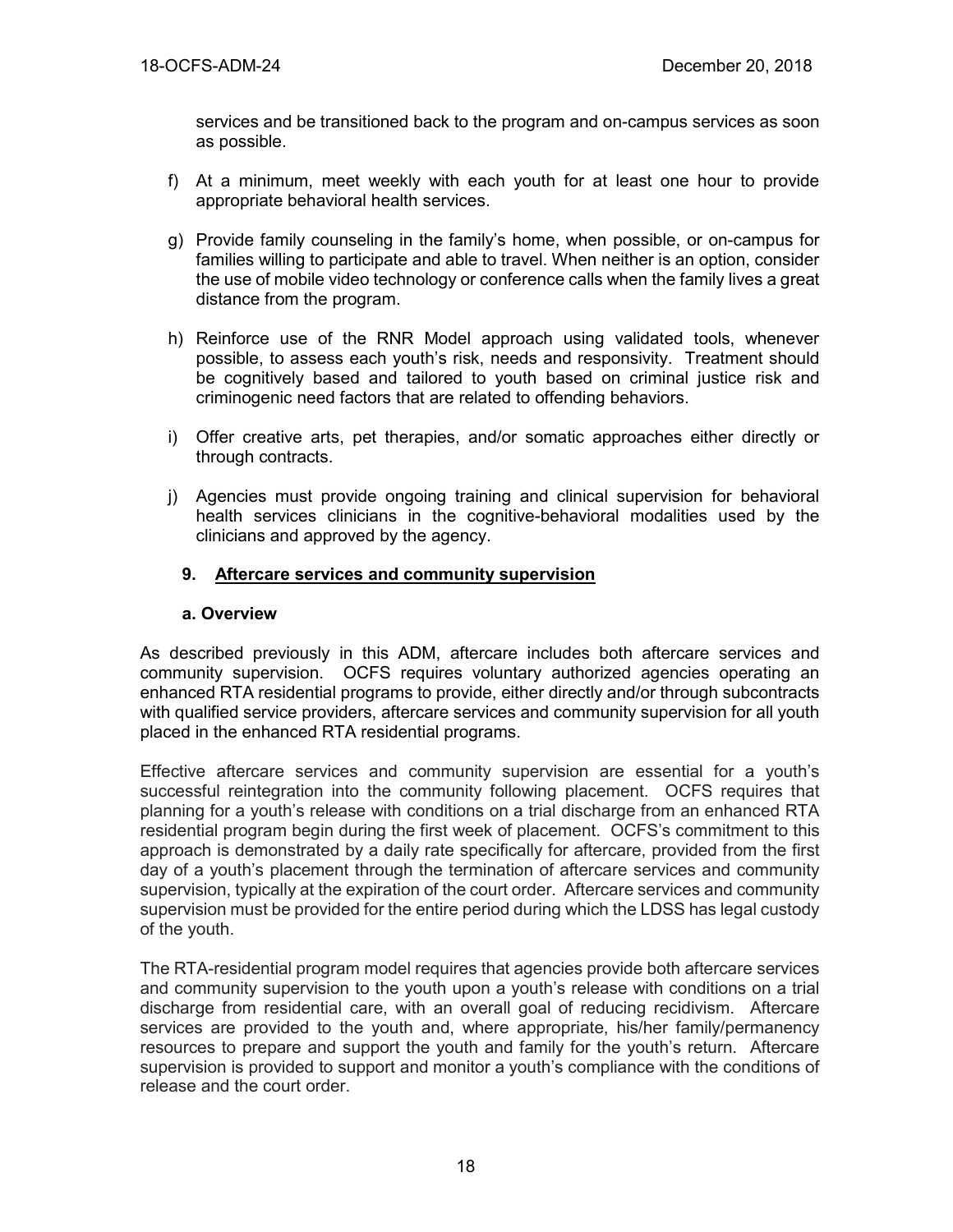Research highlights the need for returning youth to experience "seamless" transitions from residential/institutional settings to community settings, with clear communication among the different agencies and individuals involved in the re-entry process.<sup>8</sup> Providers that could be involved in re-entry efforts include residential facility staff, mental/behavioral health service providers and other community-based treatment providers, schools, and family members and other adults who can support returning youth.

Youth returning to the community face a variety of challenges that can affect re-integration. Research has shown that it is important to identify a youth's criminogenic needs (i.e., needs that are associated with criminal behavior, such as substance abuse issues) and match them to appropriate services, to reduce youths' odds of reoffending once they return to the communitv<sup>9</sup>

RTA-placed youth require innovative interventions and significant resources to address their high levels of need and broad array of risk factors, which often include living in areas where the crime rate is high and there is pervasive gang involvement, human trafficking, and an increased likelihood of severe trauma. The enhanced RTA residential programs must demonstrate a commitment to promoting services that are developmentally appropriate, family-centered, and responsive to local needs. This programming will be community-based, culturally and linguistically competent, and demonstrate effectiveness in achieving desired outcomes.

#### **b. The minimum components of aftercare services provided by the enhanced RTA residential program are:**

#### **During Placement:**

*First two weeks of placement:*

- An agency aftercare worker, who is not the same person as the youth's case planner/caseworker at the agency, is assigned to the youth and family and meets face-to-face with the youth at the residential facility and with the family, in the family's home, whenever a home visit is possible and appropriate.
- The aftercare worker meets with the youth face-to-face twice during the first month of placement and at least monthly thereafter.

#### *First month of placement:*

 $\overline{a}$ 

- The agency case planner/caseworker convenes the first child-specific team meeting to include key agency staff. Also invited and encouraged to attend are the youth, family, family supports, and the LDSS case manager. The preferred location of the team meeting is in the family's home, when possible and appropriate.
- Child-specific team meetings are held at least monthly thereafter during placement. The meeting agenda includes planning for permanency, trial

<sup>&</sup>lt;sup>8</sup> Platt, John S., Paul D. Bohac, and Wanda Wade. 2015. "The Challenges in Providing Needed Transition Programming to Juvenile Offenders." Journal of Correctional Education 66(1): 4–20. As cited in Literature Review: A Product of the Model Programs Guide. OJJDP. August 2017. https://www.ojjdp.gov/mpg/litreviews/Aftercare.pdf

<sup>&</sup>lt;sup>9</sup> Andrews, Donald A. and James Bonta. 2010. "Rehabilitating Criminal Justice Policy and Practice." Psychology, Public Policy, and Law 16: 39–55. As cited in Literature Review: A Product of the Model Programs Guide. OJJDP. August 2017.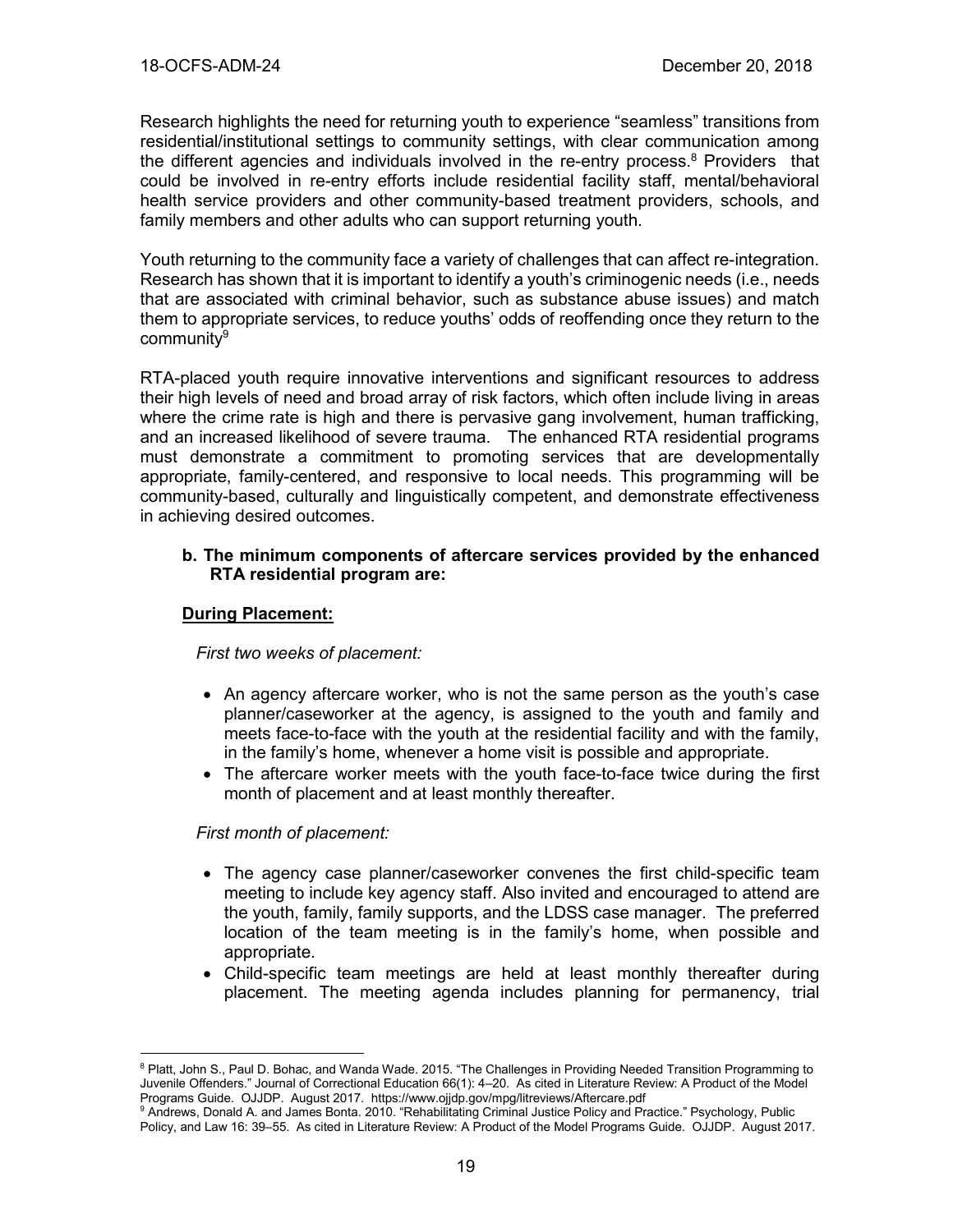discharge and aftercare, with a continued focus on increasing skills and protective factors and reducing criminogenic risk and needs.

- The aftercare worker, in consultation with the agency case planner/caseworker and the LDSS case manager, assesses the family's/permanency resource's needs related to preparation for the youth's return. Appropriate referrals for services are made to community resources as needed.
- The aftercare worker and agency case planner/caseworker connect the family with the agency's behavioral health or social work staff to prepare the family for the youth's return home.

## *By end of third month of placement:*

- The aftercare worker, in consultation with the case planner, arranges for and supervises the first home visit for the youth. If there are safety concerns, the first visit may occur at the agency.
- Following the first supervised home visit, the aftercare worker and case planner/caseworker jointly develop a plan for the frequency of home visits, the length of each visit, conditions for each visit if applicable, and whether the visits are to be supervised or unsupervised.
- The expectation is that home visits will occur at least monthly unless there is a compelling safety reason for them to not occur. The decision about whether the visits should be supervised or unsupervised should be based on whether there are safety-related concerns that require supervision.

## *By the end of fifth month of placement:*

• If home visits up until this point in placement have been supervised, the aftercare worker, in consultation with the agency case planner/caseworker and the LDSS case manager, arranges for and facilitates the youth's first unsupervised home visit. If there is a compelling reason for visits to continue to be supervised, this must be documented in the case record and receive approval by at least the second level of agency supervisors/management since it may be an indicator that a change in the youth's treatment or permanency planning is needed.

## *By the end of sixth month of placement:*

• The youth's permanency plan is finalized and a trial discharge date established.

*By the end of seventh month of placement:*

• The agency case planner/caseworker, in consultation with the aftercare worker, assesses the youth's readiness for release with conditions on a trial discharge, based on the youth's increased skills and protective factors, and decrease in criminogenic risk factors and needs, using a validated tool (if available).

## *Ongoing during placement:*

• The aftercare worker has face-to-face contact with at least one family member/permanency resource every other week.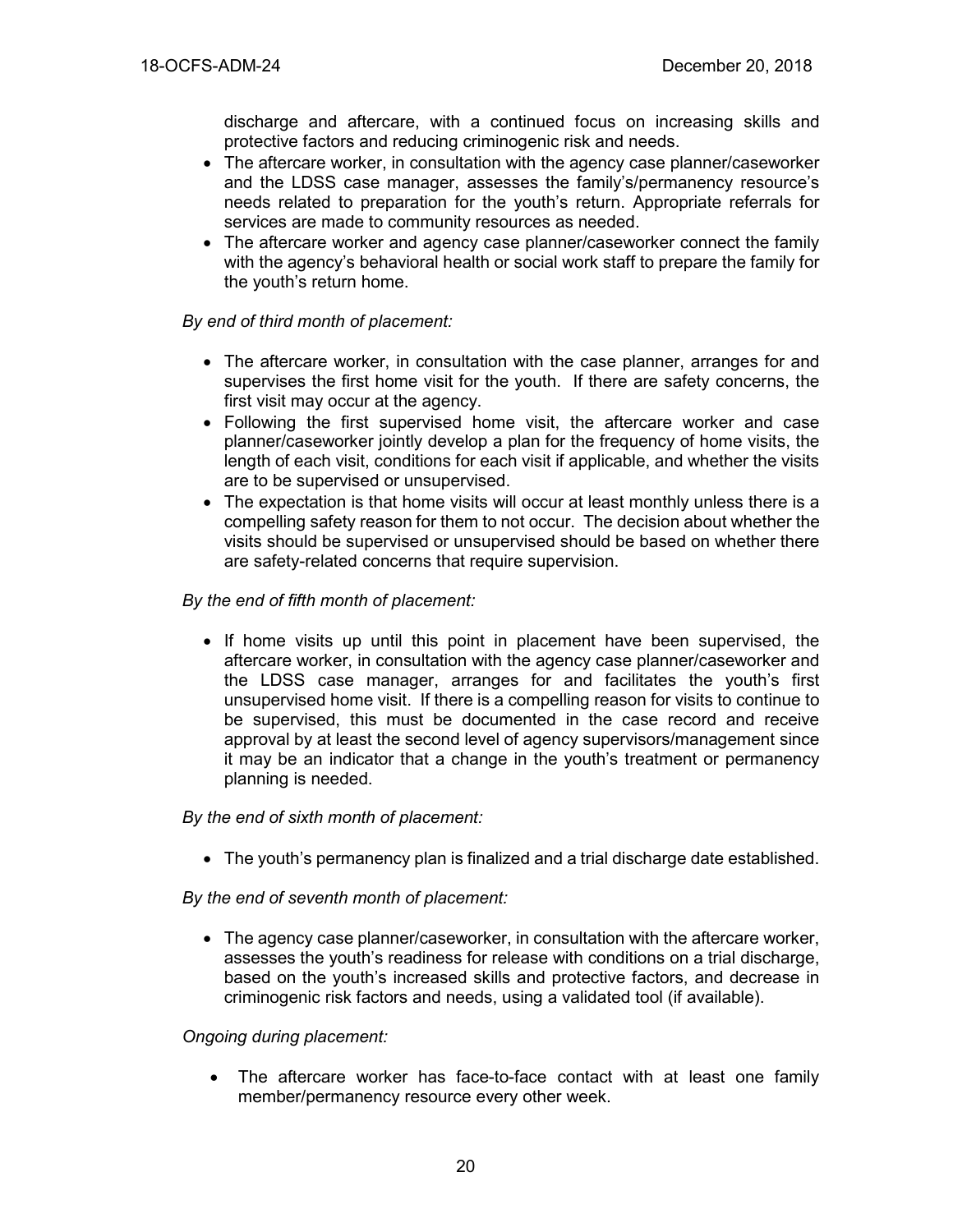- The aftercare worker has weekly contact with at least one family member/permanency resource by phone, text or email.
- During all contacts with the family/discharge permanency resource, the aftercare worker provides casework services related to trial discharge planning and the youth's successful return to the family and community.
- The aftercare worker develops an aftercare plan with and for the youth, including an educational/vocational and/or employment plan.

*Within two weeks prior to release with conditions on a trial discharge:*

The agency case planner/caseworker and the aftercare worker, in consultation with the LDSS case manager, assign youth an aftercare community supervision level which balances the needs of the youth with community safety.

## **c. Aftercare Services and Community Supervision During Trial Discharge:**

Aftercare services and community supervision will be provided or arranged for by the agency through the end date of the court order. To the extent practicable, youth and their families will keep the same aftercare worker throughout placement and while on trial discharge from residential placement to promote consistency and stability of service providers.

Aftercare workers, with assistance from navigators (see description below), will supervise the youth's compliance with the conditions of release and the youth's aftercare community supervision level. In addition, they will

- meet face-to-face with youth twice weekly for the first six weeks of trial discharge and weekly thereafter to monitor needs and compliance with the conditions of release;
- meet face-to-face with family/permanency resource twice monthly for the first two months of trial discharge and monthly thereafter;
- make weekly contact with the family/permanency resource through emails, texts, or phone calls;
- beginning the first week of trial discharge and ongoing thereafter, support and monitor progress with educational/vocational transition;
- initiate a process to return the youth to residential placement, if needed; and
- during the last month prior to expiration of the court order, prepare youth and family/permanency resource for the end of aftercare services, including making and facilitating any additional needed referrals for services.

## **d. Aftercare workers and Navigators**

Aftercare workers will have at least a bachelor's degree and carry a maximum of 10 active cases.

Navigator staff are paraprofessional case aides who are based in the larger communities to which youth will return. Navigators will assist aftercare workers with the identification and delivery of effective aftercare services. They will go out into the community with the youth and assist them with transitional activities to be determined by the agency. *It is*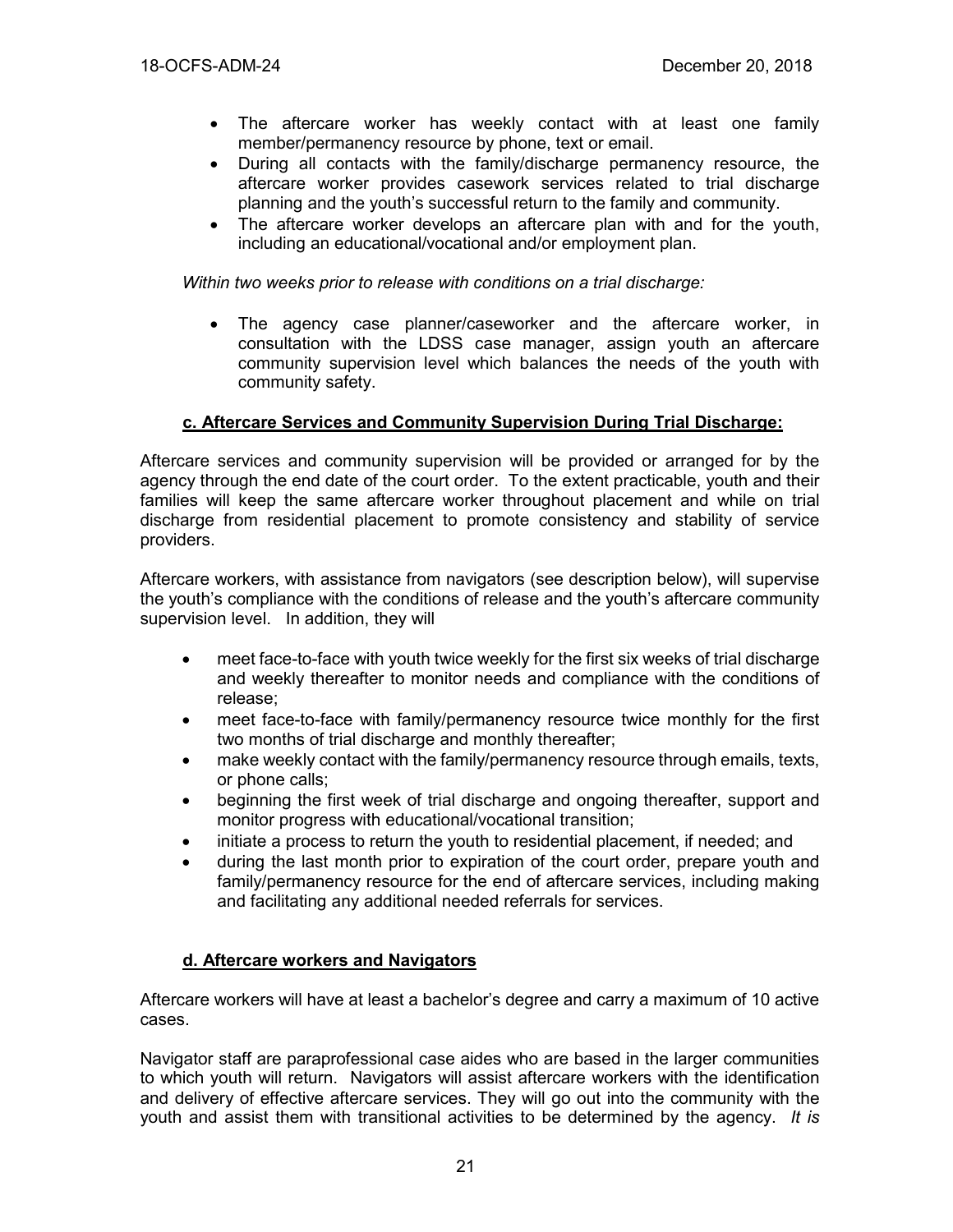*important to note that contacts made by navigators do not count toward the mandated foster care or preventive services casework contacts required in regulation.* 

The essential qualification for navigator staff is to have first-hand knowledge of the available services and resources, both formal and informal, in the communities from which youth are placed and to which they will return upon trial discharge. Ideally, navigator staff have personal experience with foster care, juvenile justice or are parents of youth who have been court-involved. Agencies will establish any relevant educational and work experience requirements for navigator staff.

In addition, agencies will have at least one full-time equivalent (FTE) navigator for every 40 RTA-placed youth.

## **10. Staffing requirements, training and supervision**

Each agency with four or more RTA residential units must have a full-time staff person on the campus for each of the two positions listed below. Programs with fewer than four RTA residential units must have at least a half-time person for each of these two positions. Agencies included the qualifications for these positions in their RTA applications.

- Director of Vocational/Recreational Services
- Director of Security

## *Staff training and supervision*

OCFS will provide, or arrange to be provided, the initial general training for agencies approved to operate enhanced RTA residential programs. The content of this training will focus on the required elements of the RTA model that are common across all enhanced RTA residential programs.

Following the initial general training provided or arranged for by OCFS, agencies must have - or develop - the internal capacity to provide, or arrange to be provided, all needed training for all levels of staff in their enhanced RTA residential program(s) on agency-specific program models, policies and practices. Agencies are encouraged to collaborate with other agencies operating enhanced RTA residential programs to develop such innovations as train-the-trainer models and other effective strategies for training all levels of RTA staff.

To support staff in applying their training to their daily work, agencies must provide appropriate and effective supervision that includes, but is not limited to, coaching and supporting staff in appropriate practices with the RTA population. The enhanced rate provided for enhanced RTA residential programs allows for low supervisor-to-worker ratios to support these expectations.

## **IV. Required Action**

# **A. RTA Financing**

*Start-up funds:* In response to the RFA, agencies applied to OCFS for reasonable start-up costs to be used for up to six months prior to their program opening date. Final budget approval included the approved amount for start-up costs.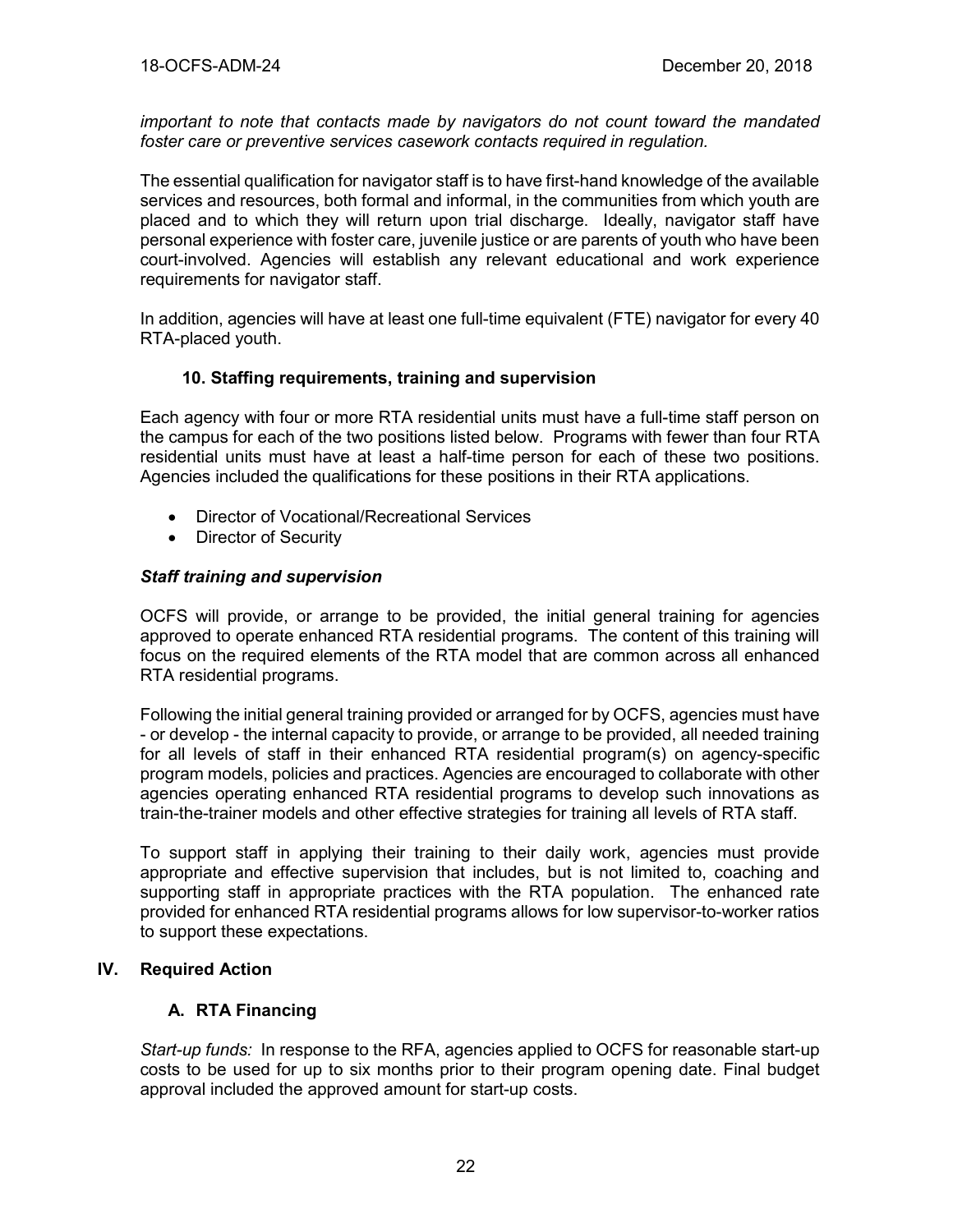Expenditures within the approved start-up budgets are being fully reimbursed with state funding. Agencies have received specific guidance about invoicing their identified "anchor county" for reimbursement. Anchor counties are a handful of county LDSSs that agreed to work with OCFS and the agencies on this process using state funding to the LDSS for this purpose.

*Maximum State Aid Rate (MSAR):* An enhanced MSAR was established by OCFS for each agency's enhanced RTA residential program, based on several factors including but not limited to the annual RTA operating budget submitted by each agency. The enhanced rate is commensurate with the enhanced staffing and programmatic requirements for the enhanced RTA residential program model. There is a separate aftercare rate, to be paid from the first day of placement through the end of the court order, for each placed youth. The LDSS is mandated to pay both the enhanced MSAR and aftercare rate for each RTAeligible youth placed in an enhanced RTA residential program.

*Fiscal hold-harmless:* Agencies approved to open enhanced RTA residential programs before September 30, 2019 are being held fiscally harmless for the impacts of bed utilization for a three-year period. During the hold-harmless period, OCFS will carefully monitor and assess utilization patterns and occupancy of enhanced RTA residential programs and will make rightsizing adjustments going forward. OCFS's primary tool in rightsizing will be the number of additional beds to be approved for the second and third years of RTA residential program start. OCFS does not anticipate reducing the number of beds approved during the first year.

OCFS has committed to funding VAs at their full budget per operating bed for each month of operation. For care days used by RTA-placed youth in enhanced RTA residential programs, the agency will bill the LDSS that has custody of, or responsibility for, the youth. The LDSS will pay the agency and then receive full reimbursement from OCFS if the LDSS is in a locality eligible to receive 100 percent RTA funding. For vacancy care days, each agency will bill its anchor county for "gap payments," which will be paid by the anchor county to the agency and be fully reimbursed by OCFS.

The hold harmless gap payments apply to the aftercare rate only for "In Facility Available Days." They do not apply to "Post-Discharge Aftercare Days."

# **B. Contracts**

OCFS strongly encourages LDSSs to develop new contracts and/or amend existing contracts with all VAs operating RTA programs. While it is OCFS's goal to have RTA programs in all regions of the state so that youth can be placed as close to their homes as possible, that is not currently the case. Having contracts in place with all agencies will expedite an RTA placement should that be necessary.

OCFS issued an amendment to the foster care model contract for enhanced RTA residential programs and distributed it to all LDSS commissioners in July 2018. Copies of the foster care model contract, the amendment for RTA, and the July letter from OCFS are included in the Attachments section of this ADM.